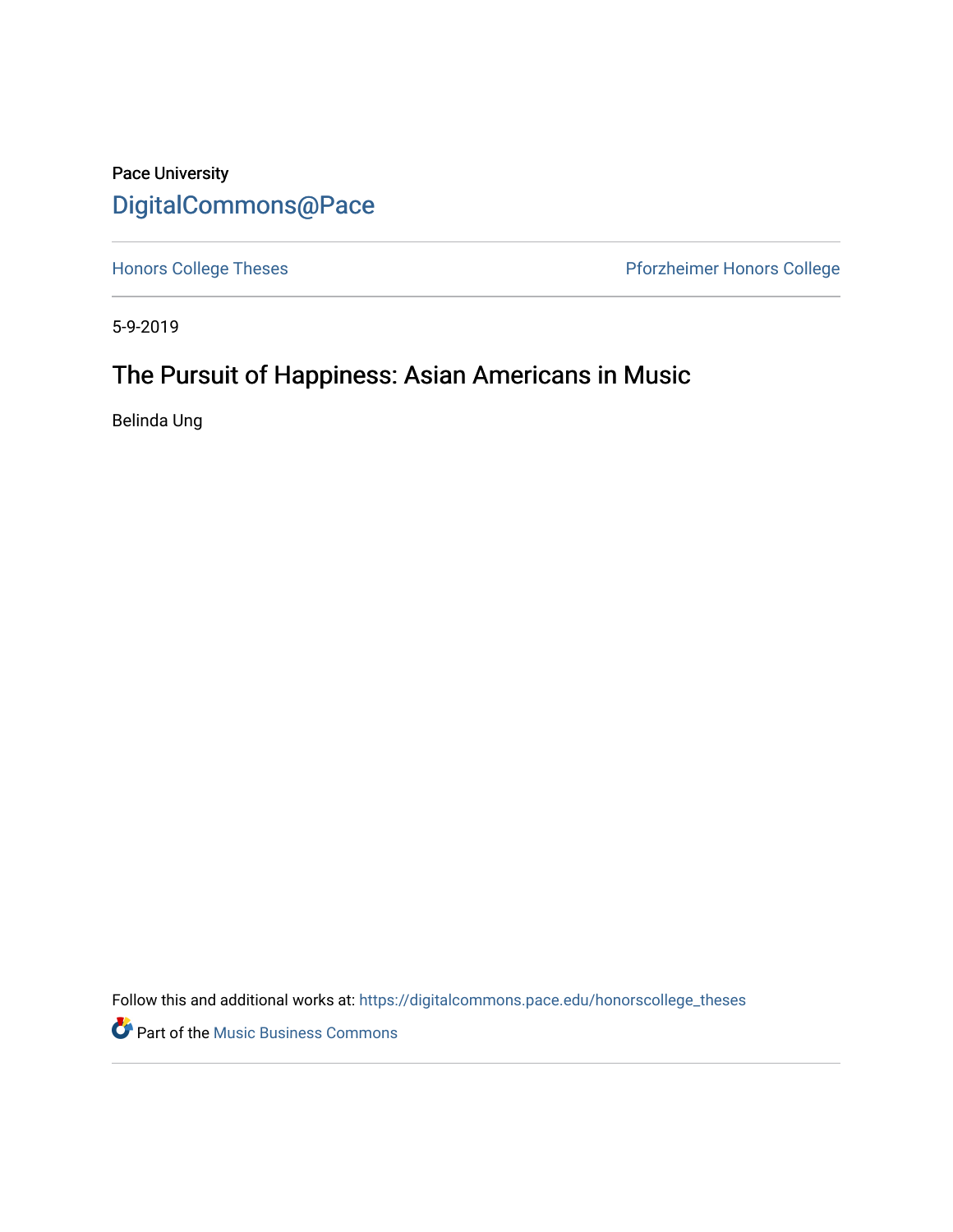# **The Pursuit of Happiness: Asian Americans in Music**

By Belinda Ung

May 2019

Pace University

Arts and Entertainment Management

Dr. Shinwon Noh

Department of Management and Management Sciences

Presented May 9, 2019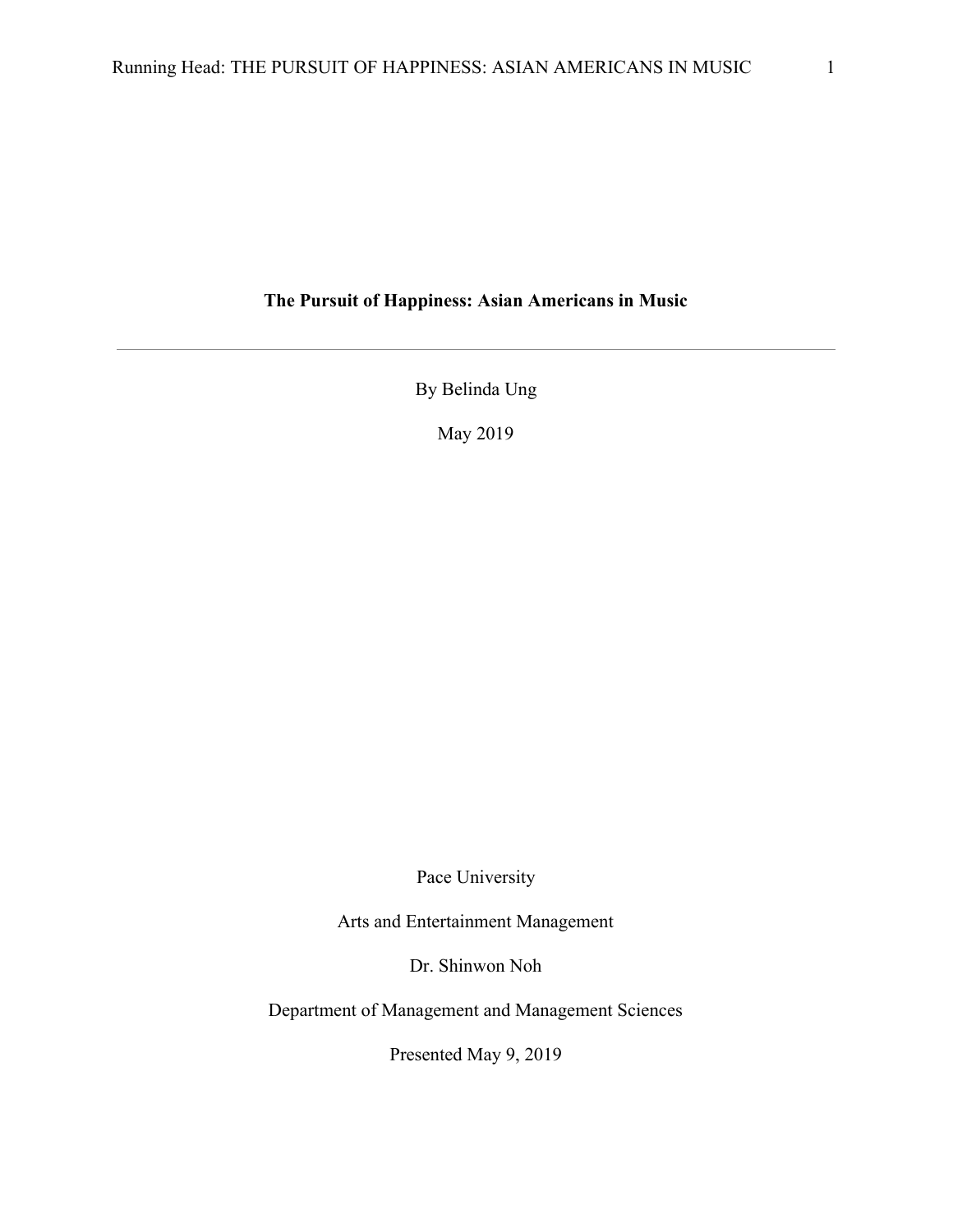*This page is left intentionally blank for advisor approval.*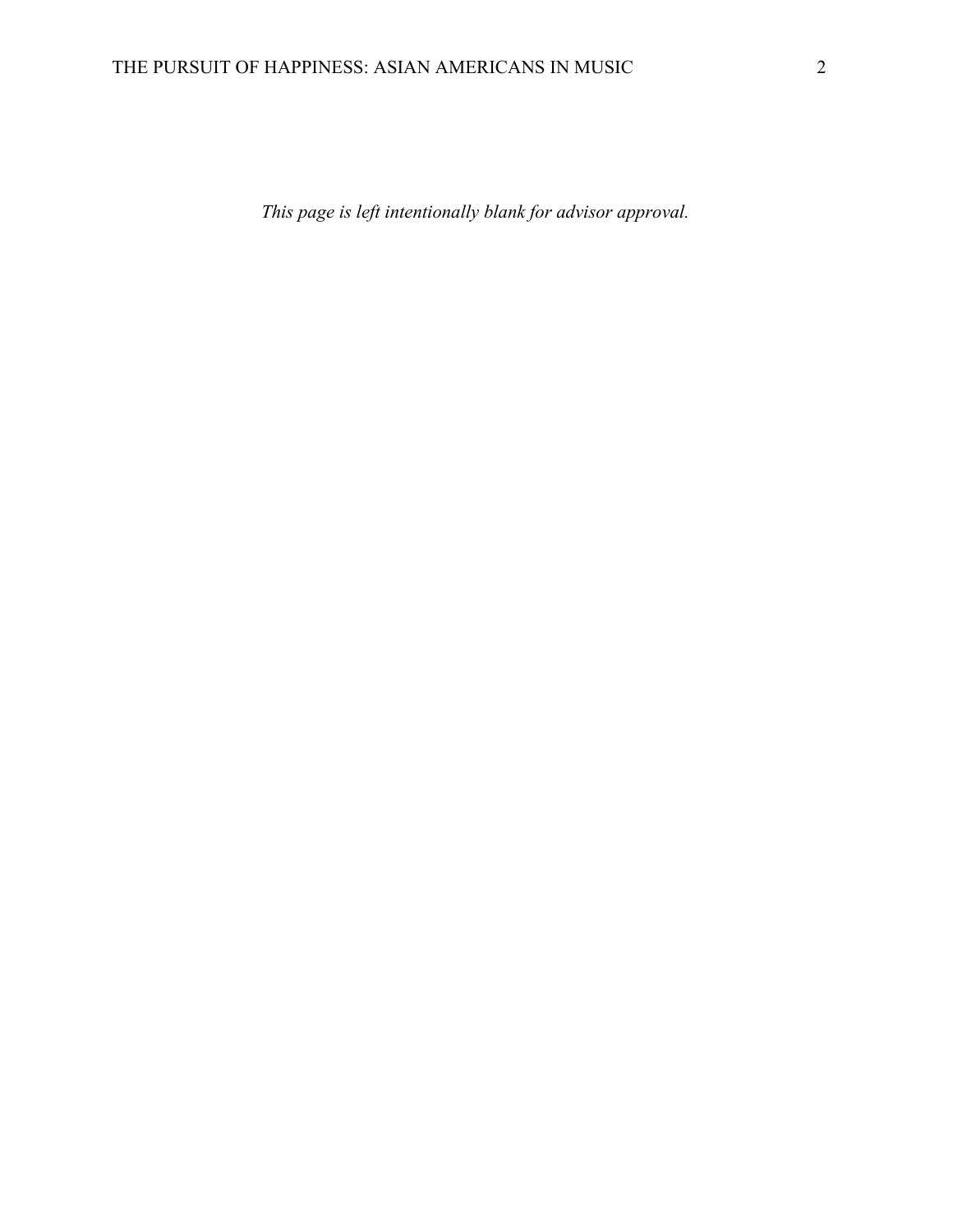#### **Abstract**

It is critical that we observe the expanding Asian American landscape in the context of today's evolving music business. The purpose of this research paper is to analyze how and to what extent parental expectations, peer pressure, and levels of self-identity affect the career outcomes Asian Americans in their pursuit of music careers. The data analyzed consisted of five personal interviews, all of whom are involved in music production and/or performance. It was concluded that familial pressure impacted participants more so than peer pressure in their adolescence and self-identity became a more influential factor in adulthood. Additionally, the advancement of technology has generally provided a more accessible platform for creatives, leaving artists to experiment with various resources and platforms. Rather than separating "traditional" and "nontraditional" careers, there may be an budding trend in integrating both pathways.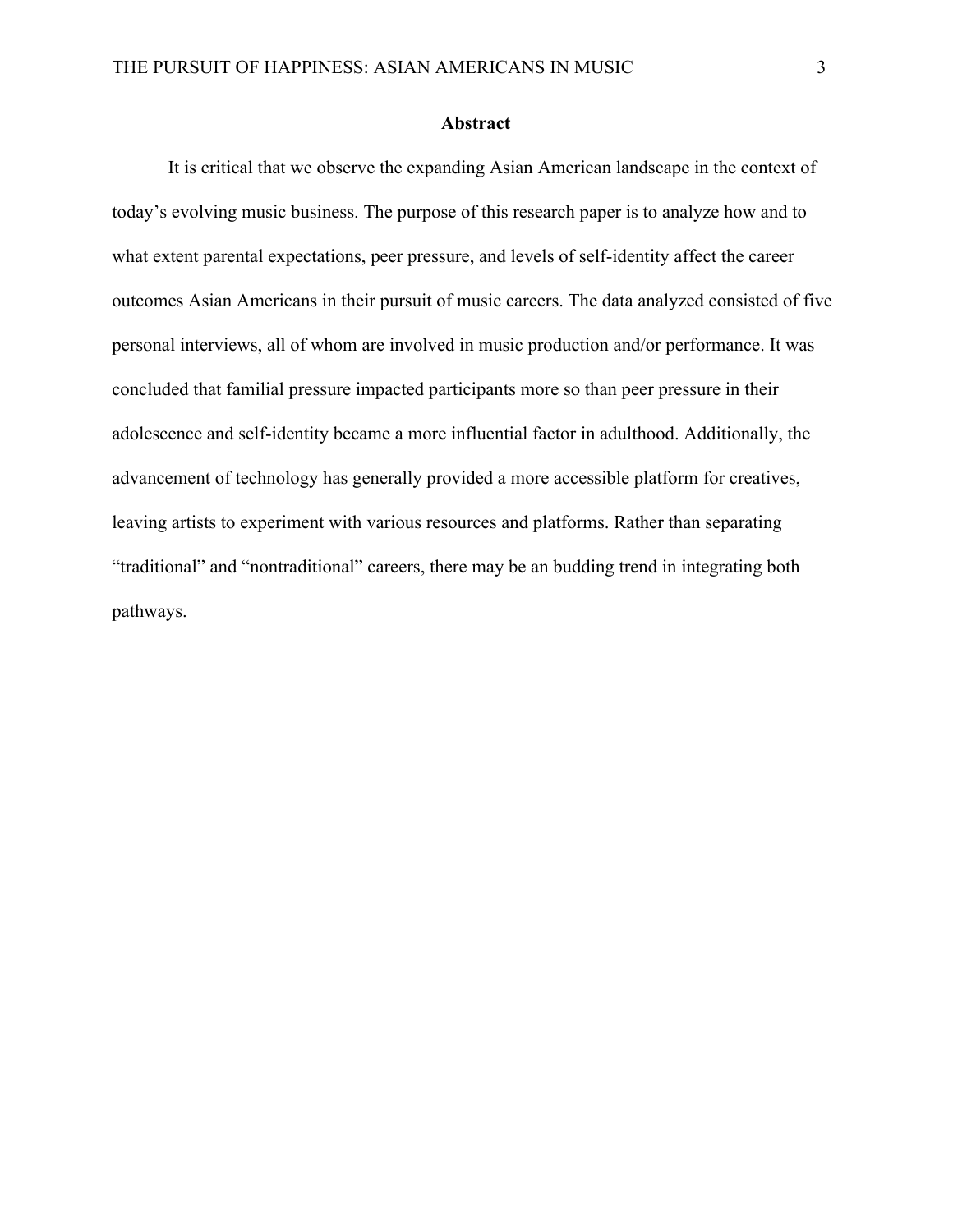|  |  | <b>TABLE OF CONTENTS</b> |
|--|--|--------------------------|
|  |  |                          |

| <b>INTRODUCTION</b>                              | 6      |  |
|--------------------------------------------------|--------|--|
| <b>LITERATURE REVIEW</b>                         |        |  |
| The Asian American Landscape in the 21st Century | $\tau$ |  |
| The Role of Family                               | 9      |  |
| The Role of Friends                              | 11     |  |
| The Role of Identity                             | 12     |  |
| The Digital Age                                  | 14     |  |
| PURPOSE OF THE STUDY                             | 15     |  |
| METHODOLOGY                                      |        |  |
| Participant Recruitment                          | 16     |  |
| <b>Study Design</b>                              | 17     |  |
| <b>Participant Summaries</b>                     | 18     |  |
| Jackie                                           | 18     |  |
| Claire                                           | 18     |  |
| Jonathan                                         | 19     |  |
| Jason                                            | 19     |  |
| Cindy                                            | 20     |  |
| <b>RESULTS</b>                                   |        |  |
| <b>Family Matters</b>                            | 20     |  |
| The post-war effect                              | 20     |  |
| Friendships                                      |        |  |
| Realizing Self-Identity                          |        |  |
| Visibility and what it means to the community    | 22     |  |
| Technology                                       | 23     |  |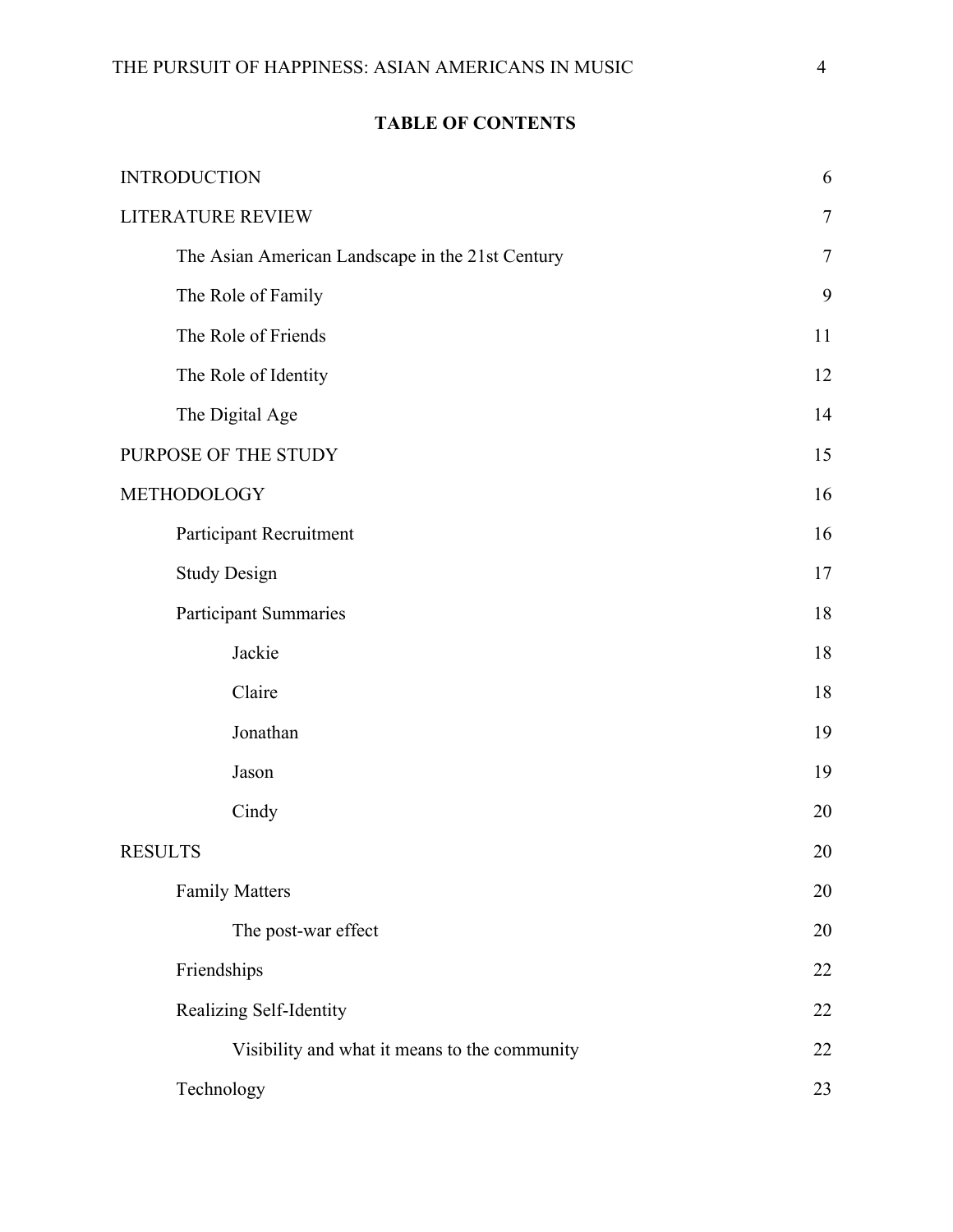|                           | How technology affects certain careers   | 23 |
|---------------------------|------------------------------------------|----|
|                           | Building online communities              | 24 |
| <b>Perceived Barriers</b> |                                          | 25 |
|                           | Stereotypes & fetishization              | 25 |
|                           | Genre matters                            | 26 |
| Looking Ahead             |                                          | 26 |
|                           | Finding the Asian American voice         | 27 |
|                           | A positive outlook in the music industry | 27 |
|                           | Advice for creatives                     | 27 |
| <b>DISCUSSION</b>         |                                          | 29 |
|                           | Recommendations for Future Research      | 32 |
|                           | Conclusion                               | 32 |
| <b>APPENDIX</b>           |                                          | 34 |
| <b>REFERENCES</b>         |                                          | 36 |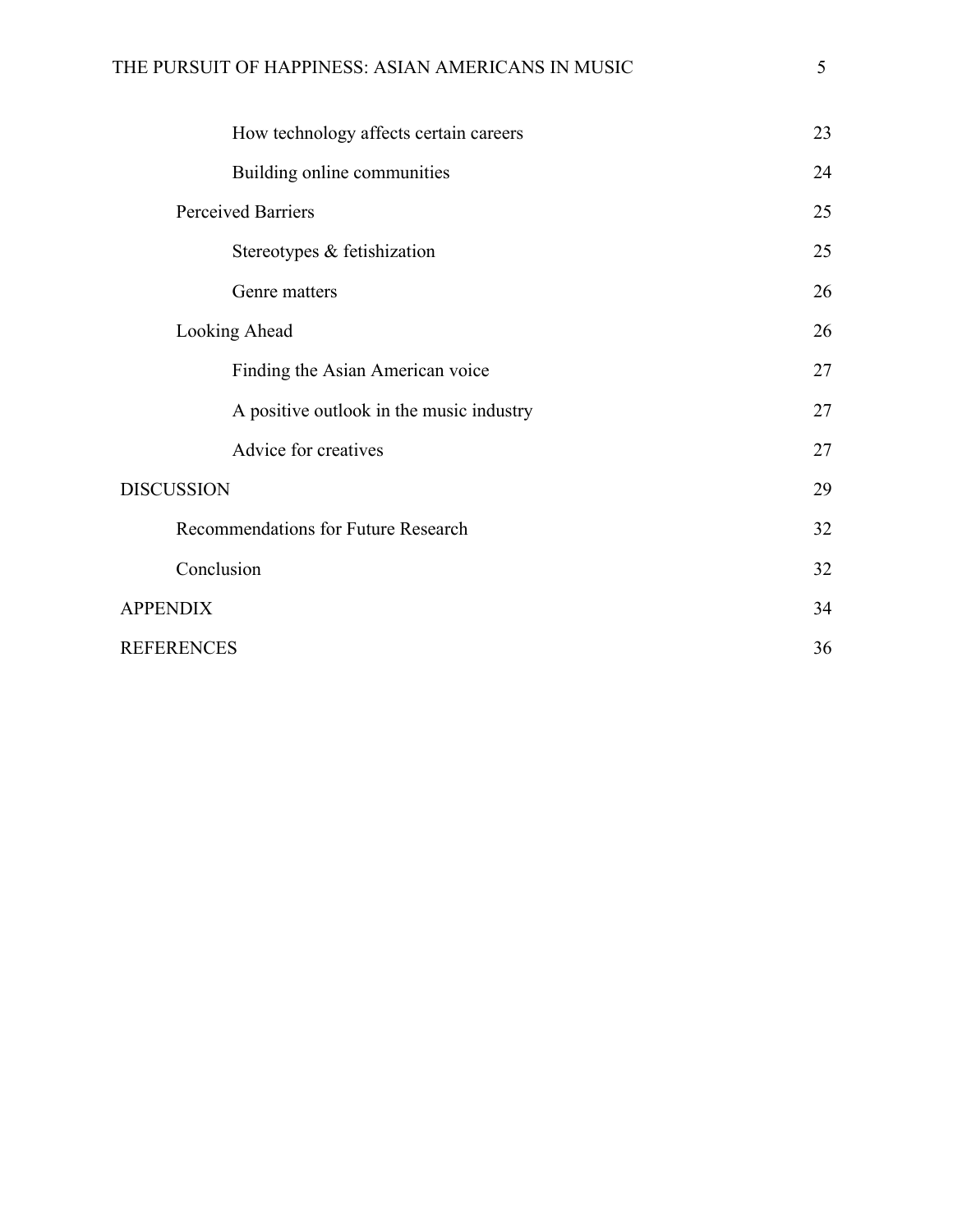#### **Introduction**

Electronic music producer Chris Gavino, better known as Manila Killa, discussed the influence of his family upbringing on his education and music career. In an article written by Gavino for The Green Room, he shared:

> Having financial security and a fruitful career that is able to provide for one's family is the main goal for many children of immigrants. I was no exception to this; it was expected for me to "follow" the path that everyone in my family was following. (C. Gavino, 2018)

Gavino continued to reflect on the internalization of his cultural identity and his own expectations for the professional world, which was to enter college as an accounting major with the hopes of interning for one of the "Big Four" accounting firms and graduating with an immediate job offer.

The 25-year-old producer was born in Washington, D.C. to Filipino immigrant parents who moved to the United States in the hopes of a better life. While Gavino has since found success playing in front of thousands of fans at massive music festivals and founding the music collective Moving Castle, his story still resonates with millions of other Asians in the United States.

I, myself, am a second-generation Chinese American creative. As a child, I began piano lessons at a young age and became self-taught on the guitar. I eventually took on school choir, musical theatre, and explored the possibilities of audio production. Much of my professional experience now has been in the business of music. And like Gavino, I have experienced similar parental pressures and cultural expectations growing up.

I was always curious about what the Asian American identity meant in music and where I, along with many of my peers, fit in. I became especially interested in this subject as the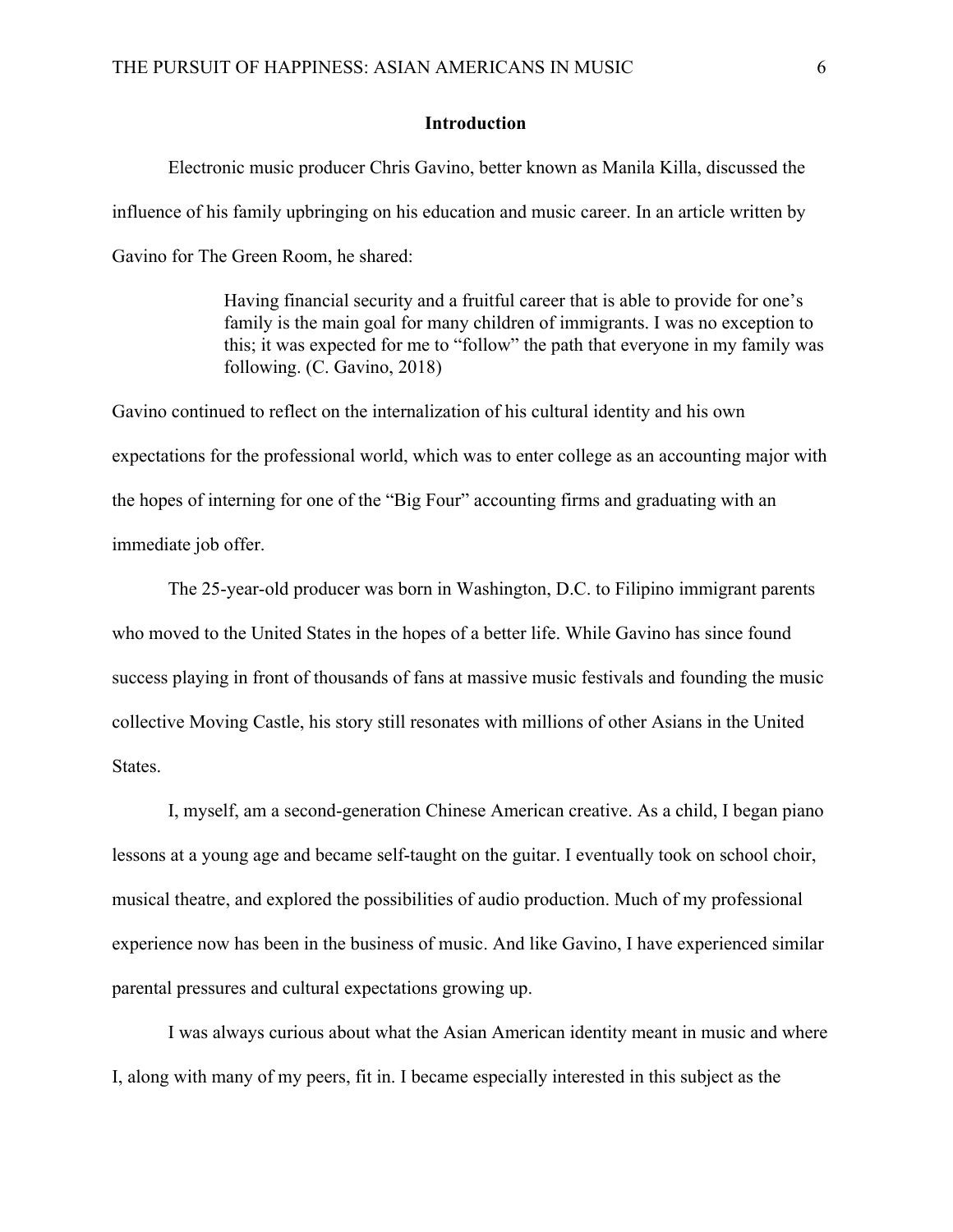visibility of Asians in Western television and film rose in the past couple of years. Additionally, the conversation of representation and identity still continues to be a common theme amongst my peers, especially as we establish ourselves in the current workforce and work to reclaim our heritage.

#### **Literature Review**

#### **The Asian American Landscape in the 21st Century**

The term "Asian American" is an overgeneralization of the complexities of the ethnic groups it encompasses. It is partly comprised of the descendants of those who immigrated to the United States in the mid-1800s to the early 1900s, as well as the more recent wave of immigrants who moved to the United States after the 1964 Immigration Act (Chan, 1991). In 2015, there was an estimated number of about 21 million Americans who identify as Asian, with a majority located in California (around 6.8 million) and New York (around 2 million). The largest ethnic group in America is made up of Chinese, followed by Indians, Filipinos, Vietnamese, Koreans, and then Japanese (López, Ruiz, & Patten, 2017).

Despite coming from a history of racial prejudice and low-skilled occupations, Asian Americans are now regarded as the "highest-income, best-educated, and fastest-growing racial group in the United States", according to Pew Research Center ("The Rise of Asian Americans", 2012). Between 2000 and 2015, the Asian population in America grew about 72 percent, surpassing the second most rapidly growing population, Hispanics at 60 percent (López et al., 2017). The National Geographic reported that they also make up the largest immigrant population in the United States.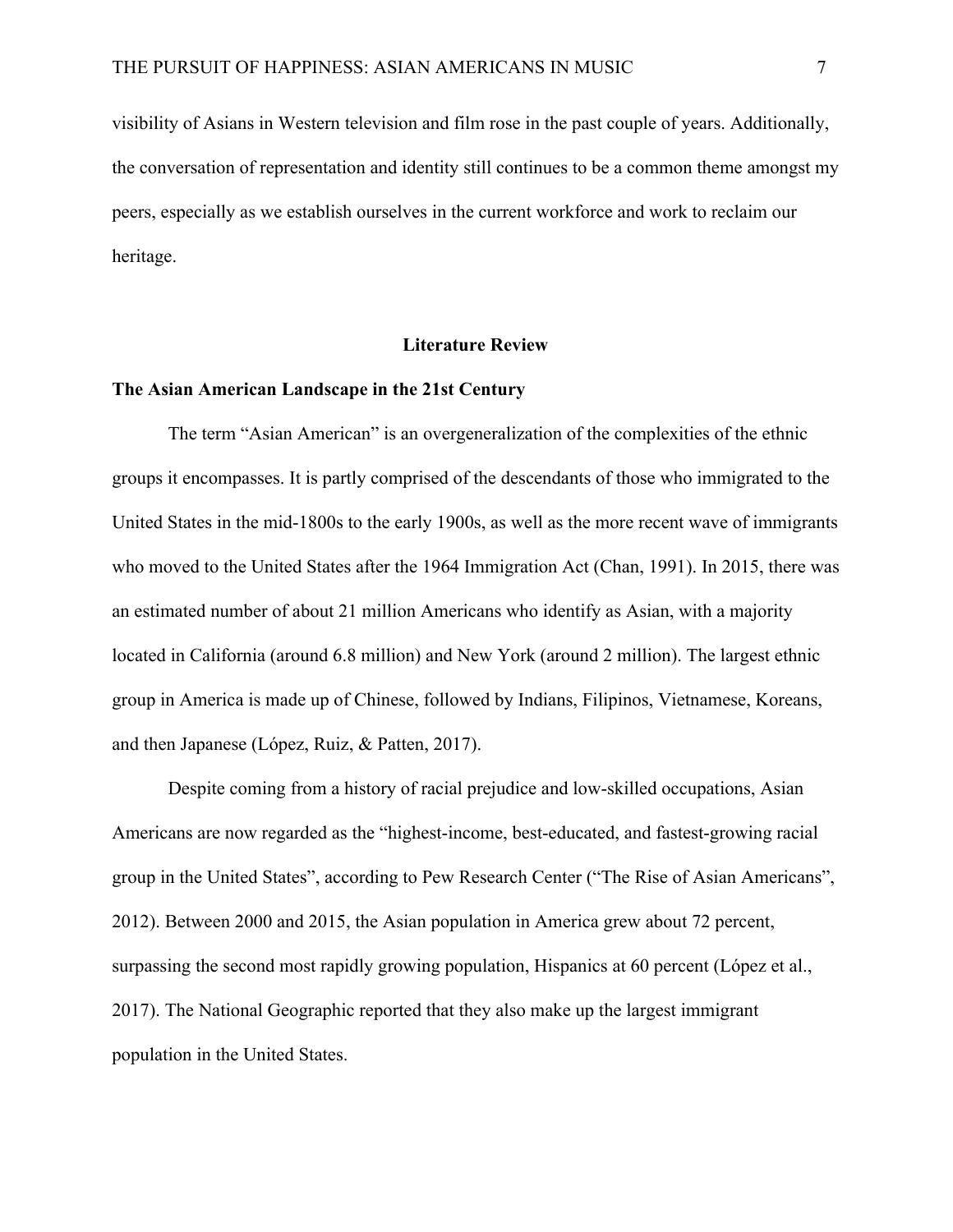

*Figure 1. A visual breakdown of the Asian immigrant population in the United States from the years 2010 to 2015. By Alberto Lucas Lopez, 2018, The National Geographic Society.*

Economic prospects for Asian Americans have grown immensely in the 21st century. Recently, the median annual income for Asians was reported at \$73,060 compared to the country's overall at \$53,600 (López et al., 2017). It is important to note that while the average income in Asian Americans has increased significantly throughout the years, so has the income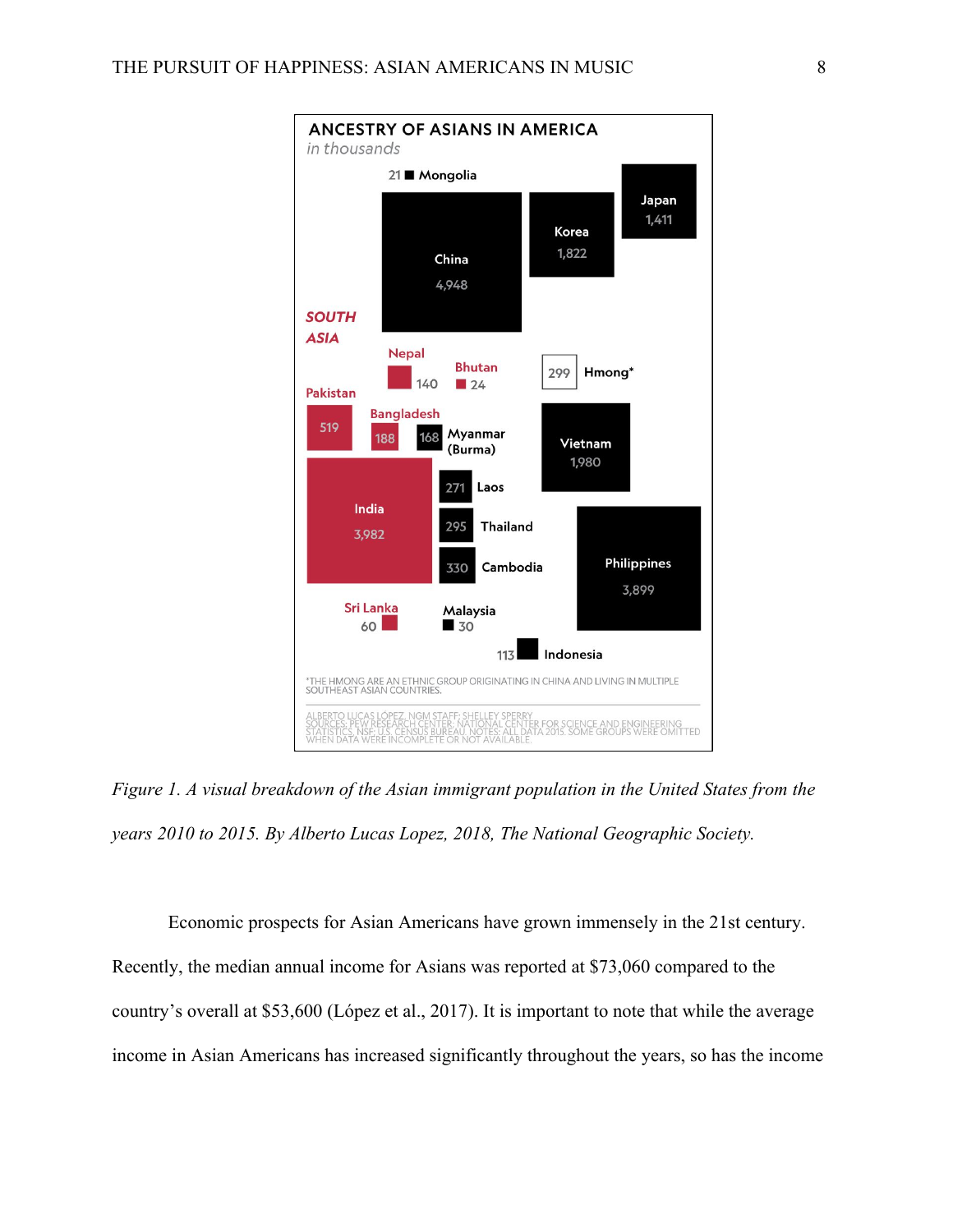inequality between the ethnic communities. In a study observing 19 Asian groups, eight of the groups had higher poverty rates than the country's average. Hmong (28 percent), Bhutanese (33 percent), and Burmese (35 percent) groups had the highest poverty rates; conversely, Filipinos (8 percent), Indians (8 percent), and Japanese (8 percent) were among the lowest (López et al., 2017).

In terms of education, Asians were reported to have higher overall education levels than the rest of the United States. In the same study comparing those ages 25 and older, about 51 percent of Asians attained a bachelor's degree or higher compared to the 30 percent of all Americans. It is projected that the Asian American population will continue to grow, but it will soon be less dominated by immigrants than it currently is, leaving the newer generations to redefine the Asian American identity.

Despite the growth in educational attainment, a larger study of the United States population between 1989 and 2015 indicated that second-generation Asian Americans had lower levels of mobility compared to the first-generation (Fosco, 2018). While it is impossible to pinpoint the causes, one possible factor could be that the more acculturated second-generation group may be exploring more diverse occupations than their parents, entering industries other than science, technology, engineering, or mathematics. Growing up with American values and attitudes, it seems that second-generation Americans are caught between two worlds.

# **The Role of Family**

Studies show that Asian parents play a significant role in the lives of their children when it comes to aspects such as academic achievement, mental health, and career decisions,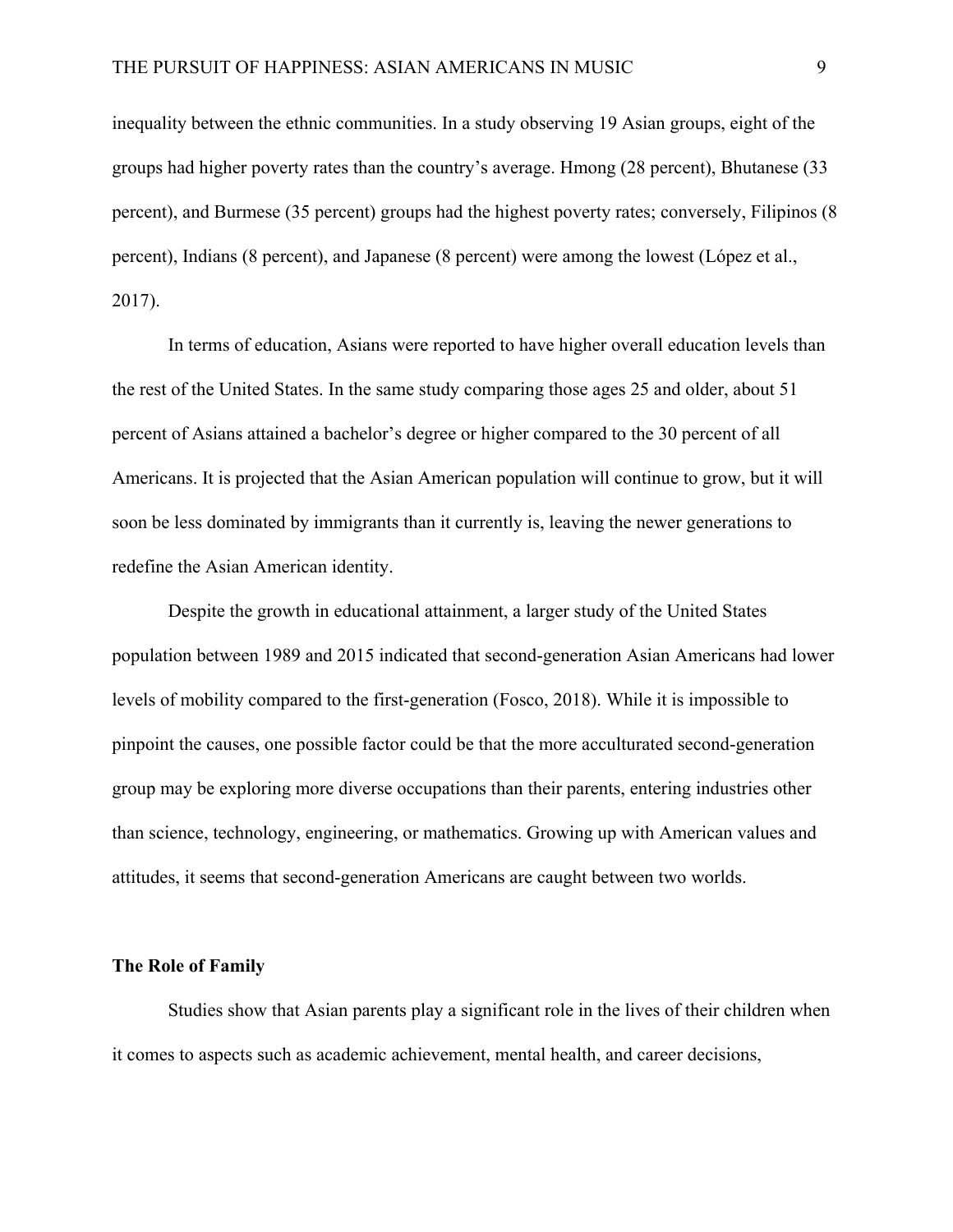prioritizing social obligations and interdependence over the individual (Qin, 2010). Previous findings also suggest that this factor may be key to understanding self-efficacy and outcome expectations (Shen, Liao, Abraham, & Weng, 2014).

Immigrant Asian parents tend to follow a more authoritarian style of parenting, as opposed to the authoritative style that Westerners tend to adhere by (Kolluri & Lee, 2016). Authoritarian parenting styles impose strict rules and guidelines that children are expected to follow without question. Obedience to parents and adherence to cultural values is highly valued. Immigrant parents hold consistently higher expectations than native-born parents and tend to reflect more optimistic outlooks in their children's educational and professional careers (Fan & Chen, 2001). Findings suggest that other factors that may affect this are the level of acculturation and generation status. It was concluded that lower levels of acculturation and a lower generation status typically had a stronger belief in traditional Asian cultural values (Shen et al., 2014). Moreover, family hierarchies are well-respected, and academic and professional achievements indirectly represent the social status of the family. Some immigrant parents may also view other families' children as competition, leveraging their own children's accomplishments as benchmarks of parental success.

The "Immigrant Bargain" theory illustrates how children of immigrants feel obligated to achieve great success in order to justify the adversity experienced by their parents (Cherng & Liu, 2017). This is not uncommon amongst many minority groups, as research has shown that Asian Americans and Latin Americans have a stronger sense of duty and respect towards their parents than those of European descent in America (Fuligni, Tseng, & Lam, 1999). According to Pew Research Center ("The Rise of Asian Americans", 2012), Asian Americans were shown to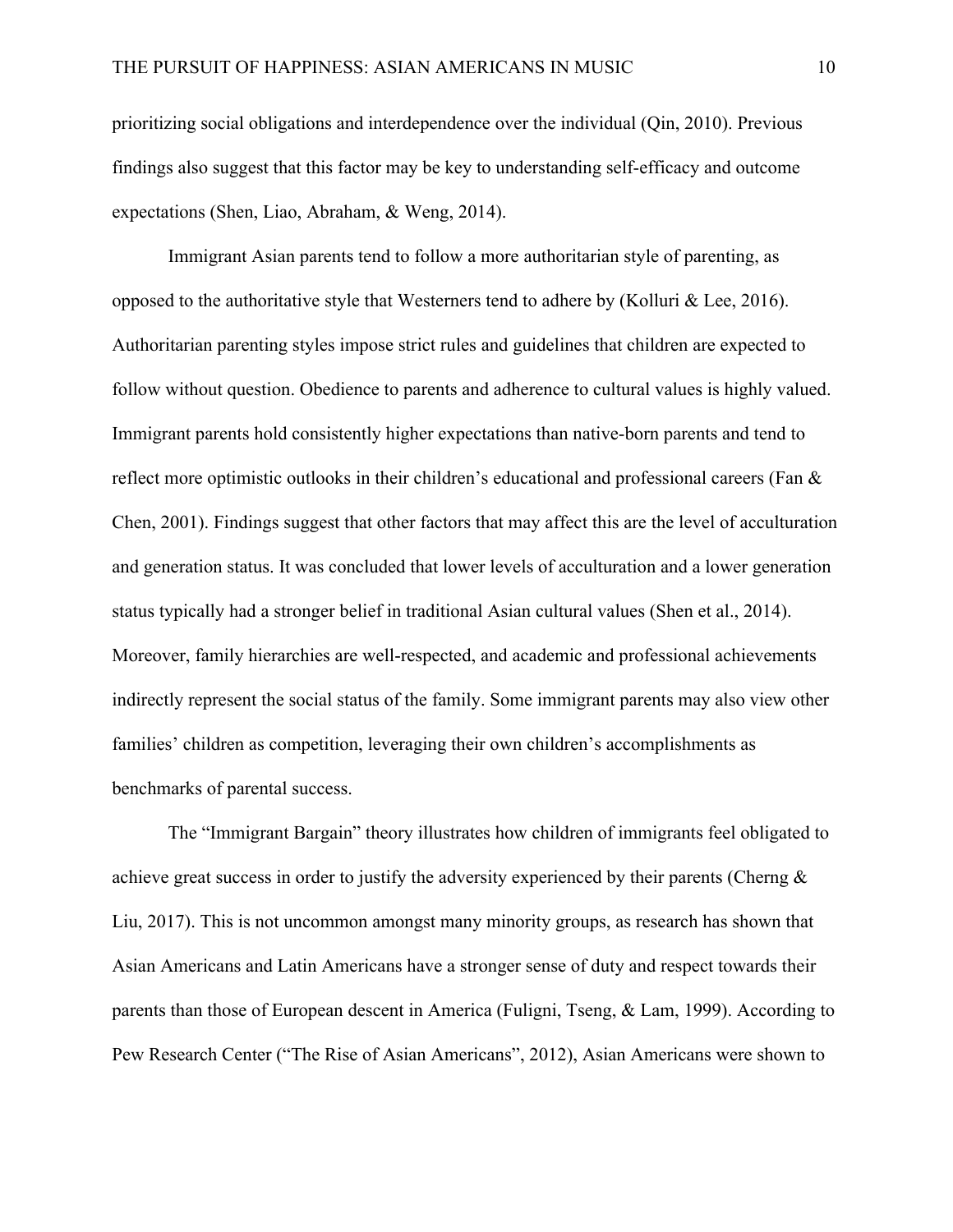have a strong sense of familial respect, with about 66 percent of participants believing their parents should have some influence in choosing one's career. Therefore, immense pressure to succeed and find security is often placed on Asian Americans. Because of this internalized pressure, Asian American students often feel that they must "choose majors based on survival considerations rather than vocational interest" (Qin, 2010, pg. 76). In a research study involving 249 participants, Qin found that majors that were traditionally perceived to be successful (e.g. science, business, technical) had lower interest congruence than those in a nontraditional major. The interest congruence in atypical majors was higher (e.g. entertainment, art). This suggests that Asian American students pursue careers with greater perceived opportunities despite the idea that they do not necessarily align with their interests.

## **The Role of Friends**

Another factor that affects career outcomes is social influence. Social influence is a critical connection in models of educational and occupational attainment (Davies & Kendel, 1981). Friendships, specifically, are seen as a form of social capital. They have been linked to increased motivation, bringing better-perceived opportunities and cultivating a stronger sense of belonging (Kiefer, Alley, & Ellerbrock, 2015). Positive friendships also reaffirm an individual's sense of self (Hamm & Faircloth, 2005). This is especially important as second-generation Asian Americans attempt to integrate their Asian and American identities.

Rosenberg (1973) theorized that peer pressure affects adolescent girls more so than adolescent boys. This idea was further confirmed in another study, where friendships were shown to have played a more influential role in the aspirations of young girls than for young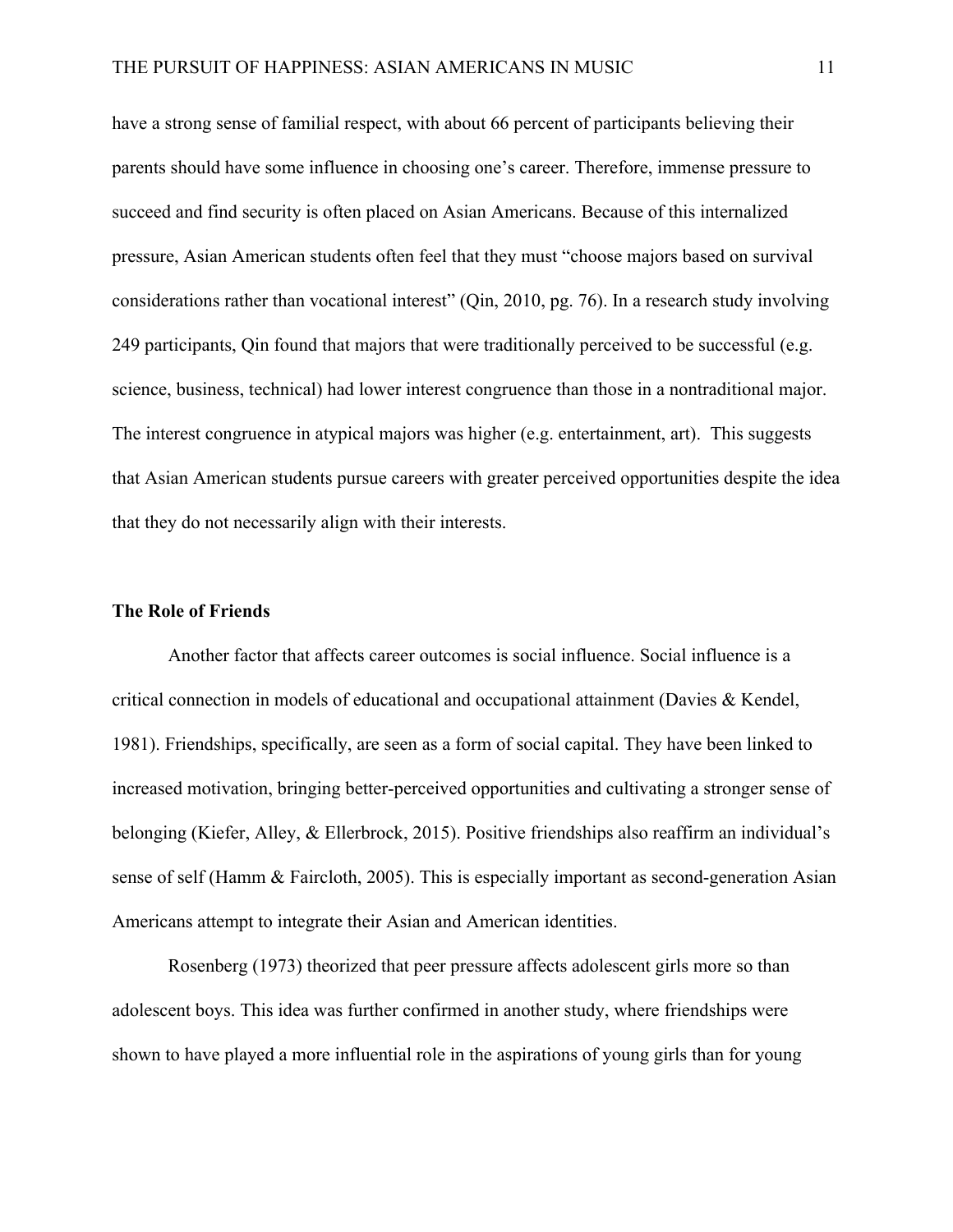boys (Davies & Kendel, 1981); however, this was explained by greater parental pressure instilled in boys than for girls. This could be due to the belief of traditional sex typing in many Asian cultures in which conventional gender roles are highly valued, especially for males (Huang, 2017). This study also indicated that peer influences were the highest for girls in the ninth grade and decreased towards the end of high school, while it remained fairly negligible throughout all grades (Davies & Kendel, 1981, pg. 383).

#### **The Role of Identity**

Perceived levels of self-identity are critical in determining career outcomes. Those who experience higher levels of self-identity tend to exhibit higher levels of self-esteem, greater perceived opportunities and are secure in their abilities to succeed. It affects how one responds to perceived barriers, such as ethnic or gender discrimination. These perceived barriers may motivate or demotivate career-related behavior; however, research has shown that those who have a strong sense of ethnic identity tend to see barriers as challenges to overcome (Mejia, 2011). Self-identity also plays a greater role in interest-choice congruence when it comes to education and professional opportunities.

Identity is also affected by differing levels of acculturation and how strongly one adheres to Asian values as opposed to American values. Acculturation is defined by the Webster Dictionary as the "cultural modification of an individual, group, or people by adapting to or borrowing traits from another culture". Therefore, acculturation impacts one's self-identity changes that take place as a result of continuous and direct contact between individuals having different cultural origins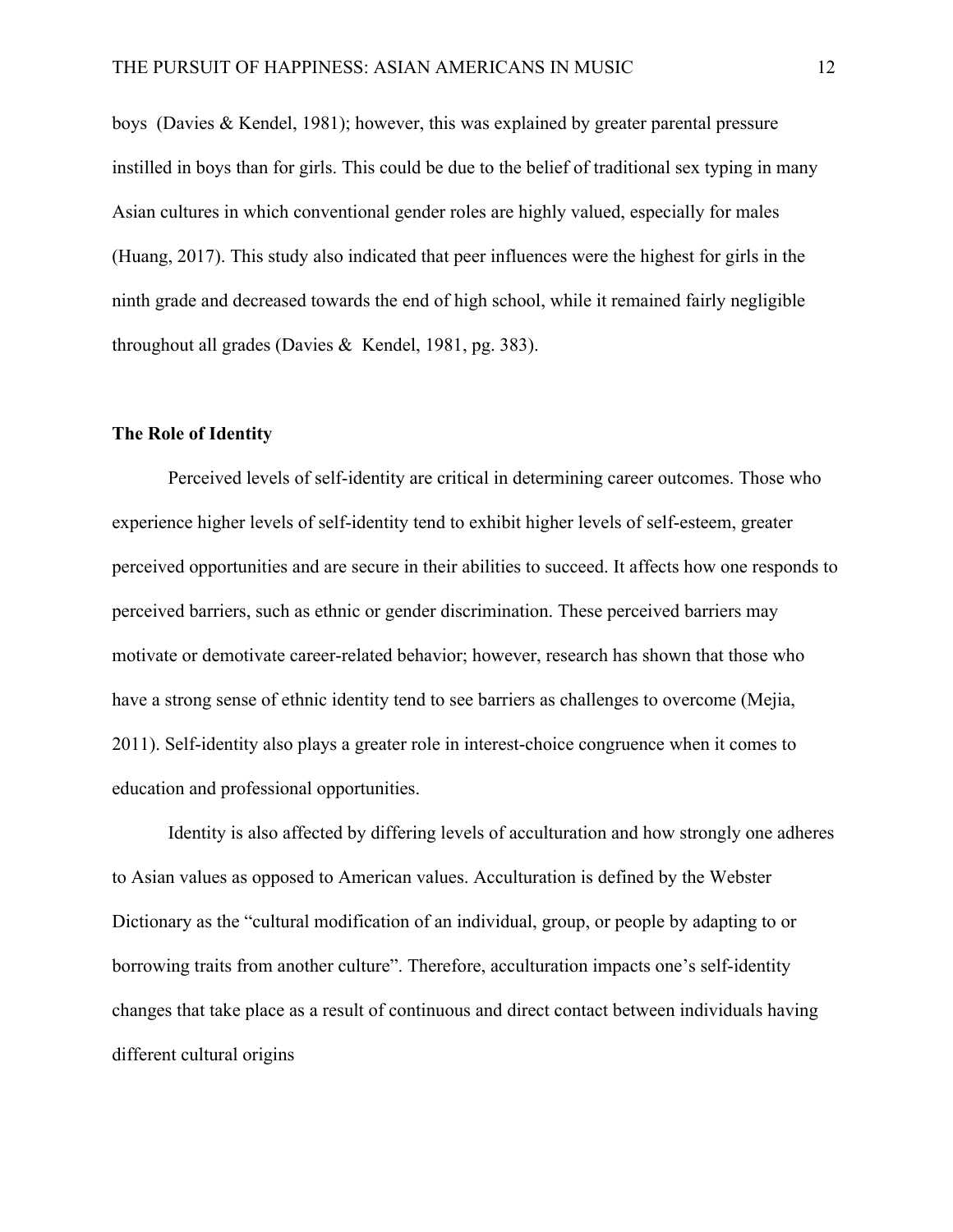The Model Minority stereotype is a theory that explains how Asian Americans achieve success through positive cultural characteristics (Louie, 2004). It is not uncommon for Asian Americans to internalize these stereotypes, and while some may view these stereotypes as positive traits, many feel a heavy burden by these messages (Cherng & Liu, 2017). As mentioned by Xuhua Qin (2010, p. 14), "many Asian American children grow up in an inhibiting environment, in which they only perceive limited occupation opportunities" due to social, economic, and psychological barriers. Asian Americans tend to experience or perceive limited mobility in areas where success does not mostly rely on education, such as sports and entertainment. As a result, they tend to seek careers that rely more heavily on education, as these are seen as providing greater opportunities for success (e.g. science, technology, engineering, and medicine).

The role of gender has also been proven to influence self-identity. Findings suggest that Asian American males are more likely to consider more traditional occupations, Asian American females are more likely to explore nontraditional occupations (Leung, Ivey, & Suzuki, 1994). Due to the pressure of adhering to traditional gender roles, males may internalize the concept more so than their female counterparts. This was later reaffirmed in another study in which there was a significant correlation between occupation-interest congruence with intergenerational conflict and family obligation for males, but not for females (Qin, 2010). Additionally, the study found that the higher the intergenerational conflict resulted in lower occupation-interest congruence for male participants. This brings in the role of the family, suggesting that the internalization of cultural values supersedes personal interests in males than for females.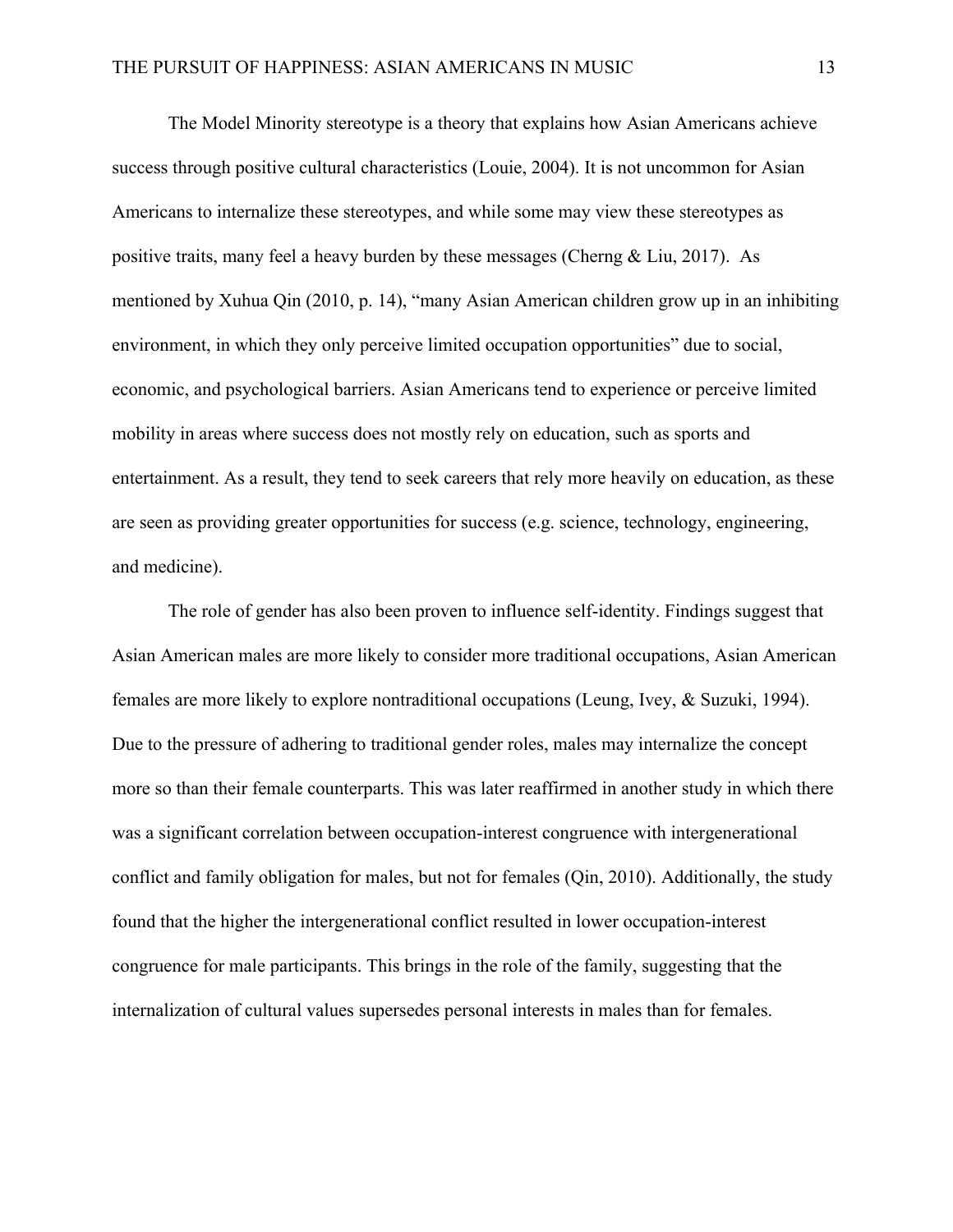### **The Digital Age**

Although 2018 introduced critically acclaimed films with Asian leads (e.g. Crazy Rich Asians and To All The Boys I've Loved Before), Asian Americans have yet to achieve commercial success across all levels of mediums in Western media. This could be due to racial stereotypes and the idea that Asians may not be as "marketable" as others, although mainstream success has followed those who appeared to be more racially ambiguous (e.g. Jhene Aiko, Hayley Kiyoko, and Bruno Mars).

However, the past couple of years brought greater recognition to many Asian artists. BTS, one of Korea's most successful "boy bands", became the first Korean album to be recognized by the Recording Academy in 2019 (Herman, 2019); meanwhile, 88rising's very own Rich Brian became the first Asian to reach the top of the iTunes hip-hop chart with his album *Amen*, with his colleague Joji's album *Ballads 1* reaching the top of Billboard's R&B/hip-hop chart (Cheng & Han, 2017). In 2017, the Korean hip-hop artist Jay Park became the first Asian American to sign with Jay-Z's record label Roc Nation, well-known for its roster of artists like Rihanna and J. Cole (Herman, 2017).

In the 2012 documentary *Uploaded: The Asian American Movement*, producer Julie Zhan praised the power of new media for Asian American voices. "It is a space that allows for 100 percent creative control. New media has showcased Asian American talent and given opportunities rarely seen in traditional media." Innovations in social media and other platforms in the past decade have transformed the production, distribution, and consumption of music (Jung, 2014). With lower barriers to entry, Asian American musicians have been able to utilize platforms like YouTube, Soundcloud, and other social media to build their brands. Artists like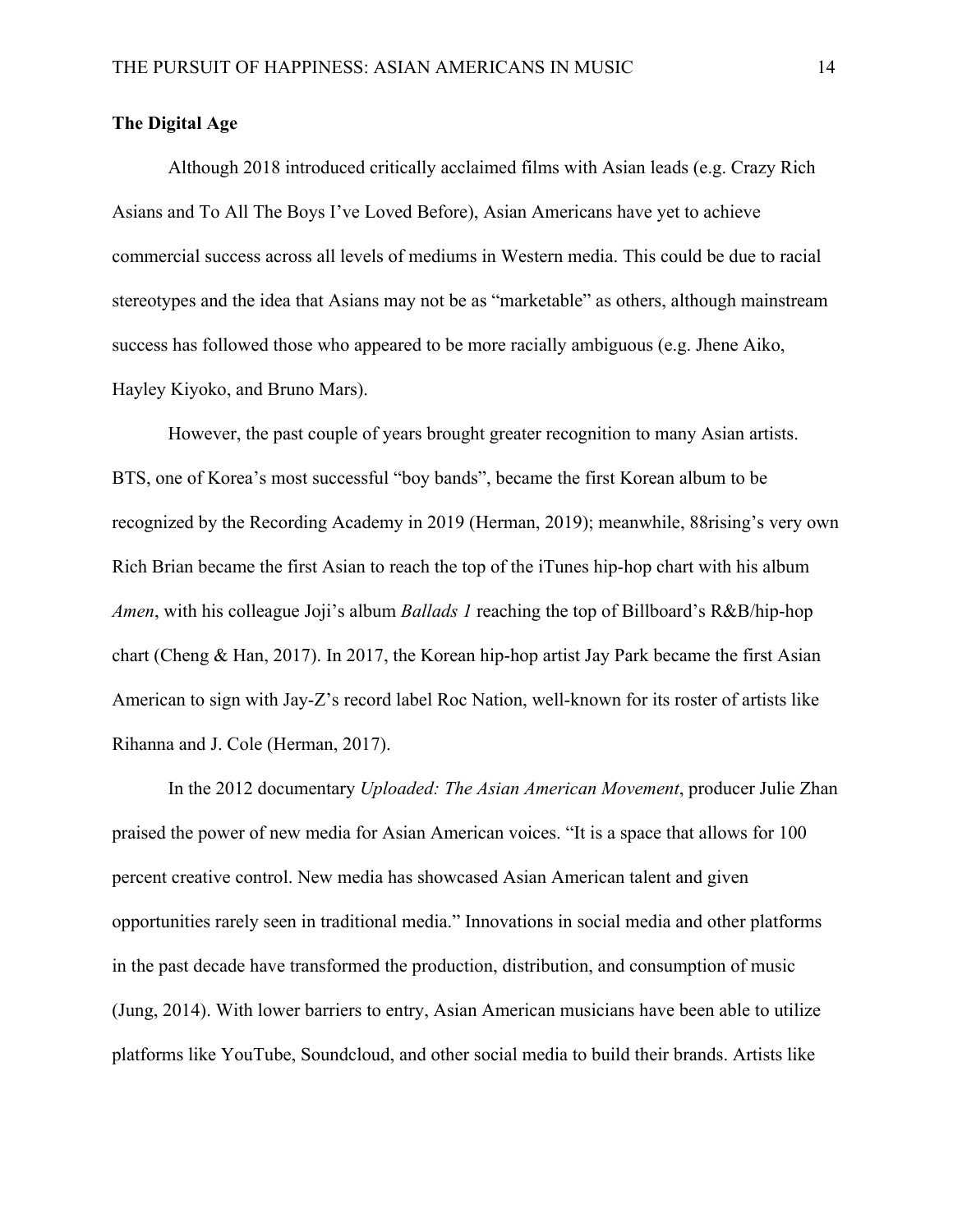Dumbfoundead and David Choi symbolize a "fundamental shift in the popular music profession" (Jung, 2014, pg. 76).

# **Purpose of the Study**

The purpose of this study is to explore and understand how parental expectations, peer pressure, and self-identity affect the career outcomes of Asian Americans in their pursuit of "nontraditional" careers, specifically in music. The study attempts to gain a personal and more in-depth perspective of the increasingly diverse views surrounding Asian cultural expectations and values, as well as a better understanding of the music landscape in today's digital environment. The research questions this study seeks to clarify are:

- 1. How do parental expectations, peer pressure, and self-identity affect Asian Americans in pursuing careers that they are interested in?
- 2. With the greater representation of Asian Americans in the music industry and increasingly accessible DIY platforms like YouTube and Soundcloud, what further outcomes can we predict from the next generation of Asian American creatives?
- 3. How can we encourage the next generations of Asian Americans to choose careers that they are interested in?

I predict that higher-perceived levels of parental expectations affect individuals negatively in their music career outcomes, while higher-perceived levels of peer pressure and self-identity attribute to positive outcomes in music careers.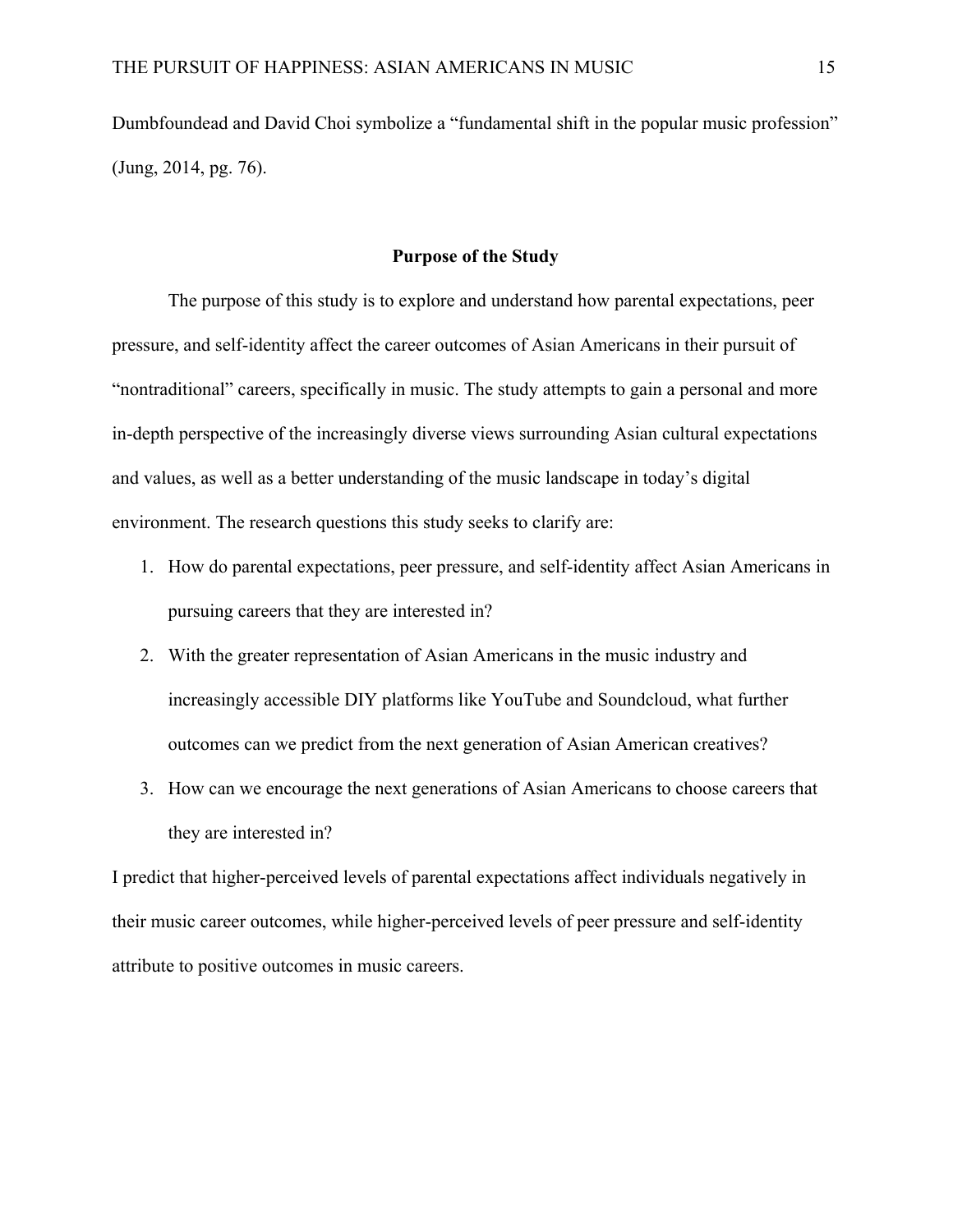#### **Methodology**

There is a lack of literature that explores these themes thoroughly and personally; therefore, using a qualitative approach is the most appropriate in understanding this topic. A qualitative approach is used to explore the depths and complexity of this topic and is meant to highlight the unique experiences of what it means to be an Asian American in modern day society.

#### **Participant Recruitment**

For this study, I aimed to recruit at least five participants with diverse professional experiences to interview. The participants needed to identify as Asian American, be at least eighteen years old, and currently work in music or have previously attempted to pursue a music career. Additionally, participants needed to have been born in the United States or immigrated to the United States before or during their teen years.

Recruitment was performed using convenience sampling and snowball sampling techniques. In order to be contacted, interested participants entered personal contact information through a Google Form survey. The survey link was shared with online industry group pages on Facebook and through Instagram and Twitter.

I was able to acquire 35 responses from the survey with almost an equal amount of males and females. Most of the participants identified as East Asian at 69 percent with Southeast Asian following behind at 43 percent. About 54 percent of participants identified with being a second-generation Asian American while 40 percent identified as first-generation. About 48 percent of the participants stated that they were currently working part-time in music, while only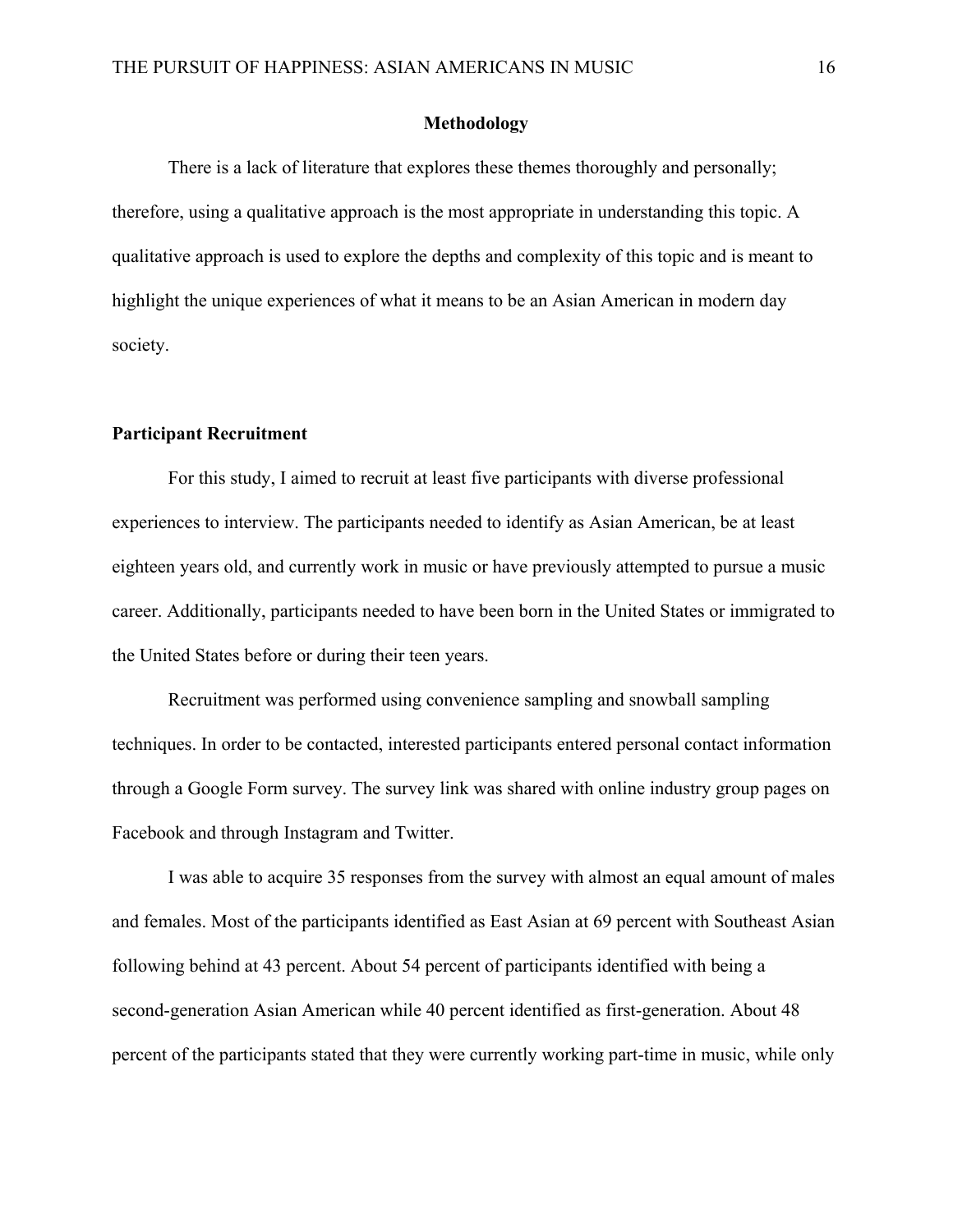17 percent stated they were working full-time. When asked to describe their current professional situation, it ranged from full-time producing and songwriting to being a full-time business analyst. Most of the respondents reported they were not pursuing a music career stated that they were currently working in traditional fields, especially in the medical and engineering fields.

I strategically chose my sample by first viewing the diverse range of experiences. Additionally, I took into consideration which immigrant generation they belonged to, the age ranges, and if they were pursuing music full-time or part-time to obtain greater variation in the study.

Out of the nine individuals I reached out to, four of them responded. Additionally, I was connected with another participant who did not respond to the initial survey. Two of the participants identified as males and the other three identified as females. Most of the participants identified as East Asian (primarily Chinese) with the exception of two. Both the male participants were in the 25 to 34 age range. Two of the three female participants belonged to the 18 to 24 age range while one of them identified in the 50+ age range.

#### **Study Design**

Once selected, participants were sent a consent form and a list of IRB-approved questions prior to the interview through email. The questions provided the basic structure for the interview. The guiding questions were separated into four categories: introduction, parental expectations, friendships, self-identity, and other (which surrounded topics like Asian American representation and personal advice).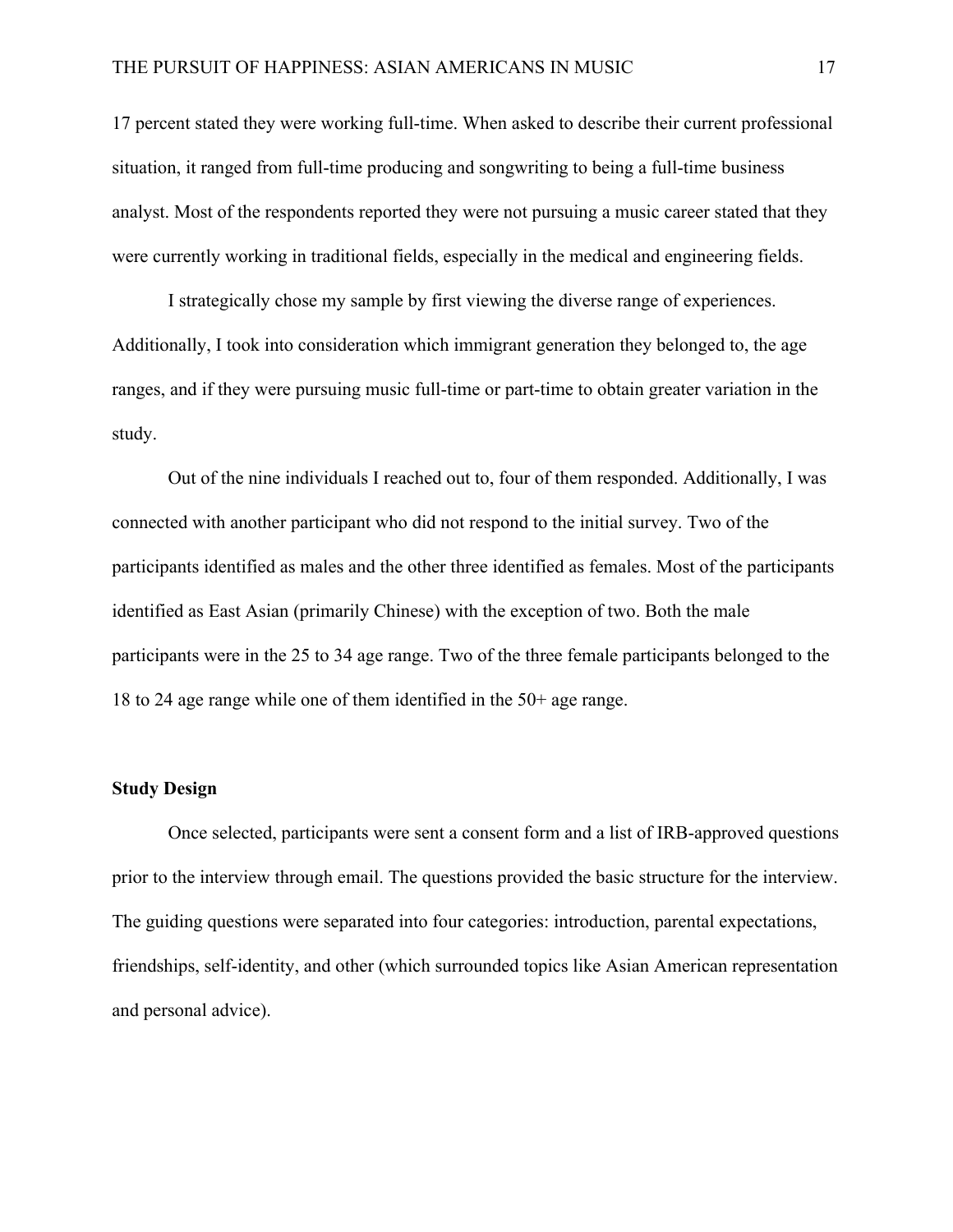#### **Participant Summaries**

### **Jackie.**

Jackie is a singer-songwriter and performer under the stage name *jly* (pronounced July). She is currently based in the Los Angeles area. She is half Thai (from her father's side) and three-eighths Chinese and one-eighth Filipino (from her mother's side); however, she identifies the most with her Filipino background since many of her Filipino family members are also based in California. Influenced by her family's career paths, she graduated from UCLA in 2017 with a degree in Electrical Engineering and is now currently performing and songwriting full-time all over the Los Angeles area. She is a strong proponent of minority representation, a devoted feminist, and an advocate for the LGBT community.

#### **Claire.**

Claire is a music technologist and electronic artist under the name *dolltr!cks* currently based in New York. Born of Chinese descent and raised in Singapore, she explored her passion for the arts at a very young age, taking up dancing at only 3 years old and eventually adding piano and flute lessons to her expertise. She completed a year of school at the National University of Singapore but finished the remainder of her college education in Boston at Berklee College of Music. In just three years, she received degrees in Electronic Production and Design and Professional Music, as well as a minor in Music Production and Engineering.

 In addition to producing electronic music for her own artist project, she works as a music technologist by producing and assisting clients in live shows. She was a part of Music Action Lab in San Francisco, a residency that brings together musicians from around the world and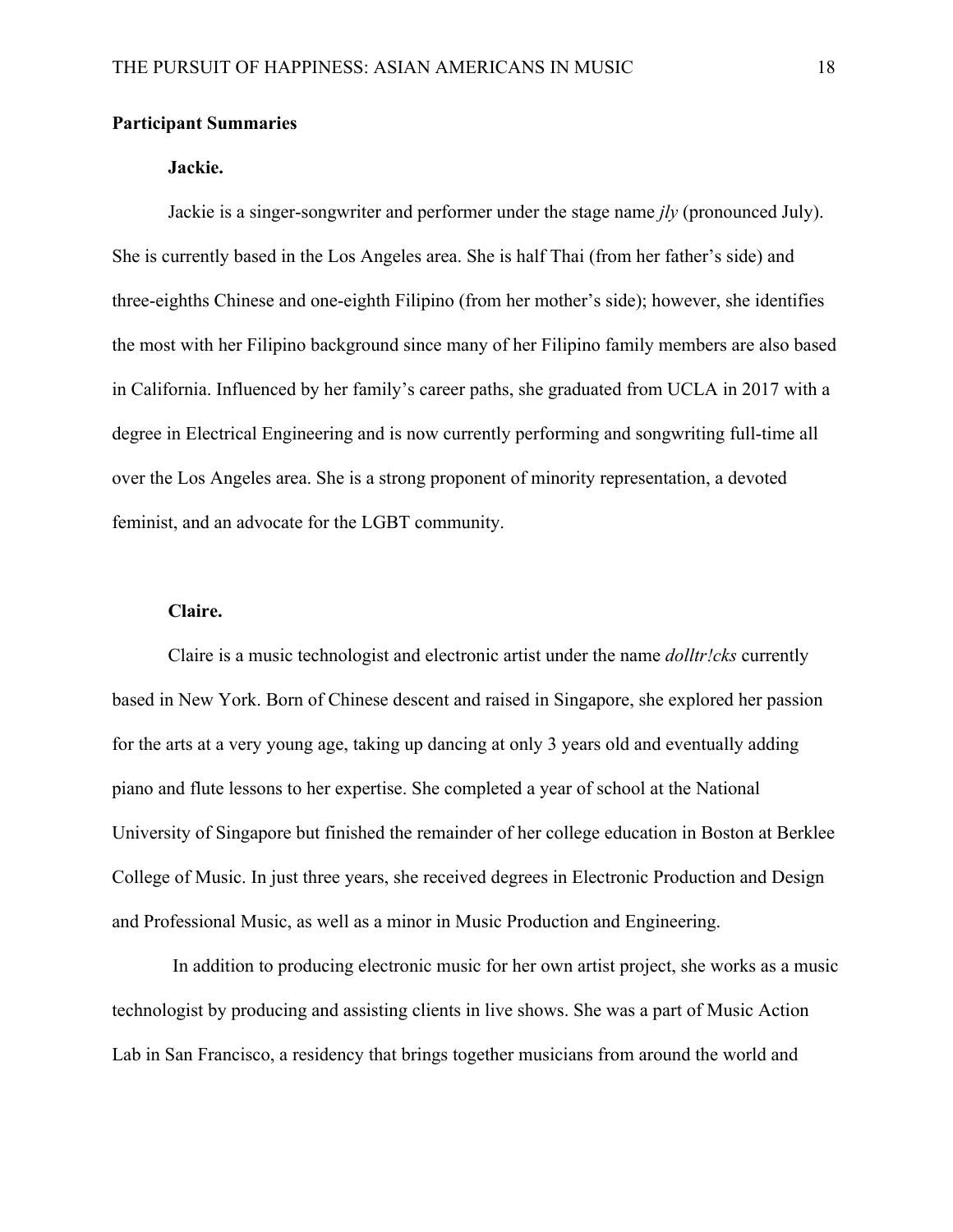focuses on social issues. She is currently involved in Colors of Us, a musical project supported by the Queens Council on the Arts. It is a collaboration of female-identifying youths of Asian descent living in or who are from Queens, New York. She is also a DJ for the Grammy-nominated group Alphabet Rockers, which aims to bring social justice and empowerment through hip-hop music.

#### **Jonathan.**

Jonathan is a Vietnamese and Chinese American electronic artist known as *Sun Bear* and a full-time hardware engineer from the San Jose and Milpitas regions. He developed his musical talent at a young age, playing the saxophone in his school band and teaching himself to play the guitar. Music became a personal outlet for him as he eventually explored writing and producing music. He majored in Electrical Engineering in college, sharing that this was the best way to utilize his artistic talents and incorporate his love for music into a more "traditional" career path. Jonathan is working on developing his skills as a producer and hopes to serve as inspiration for other Asian American artists to come.

#### **Jason.**

Jason is a second-generation Chinese American working as a full-time software engineer at NBC. He has spent his entire life in Los Angeles and the San Gabriel Valley, which has a significant Asian population. Growing up, Jason explored his artistry by drawing and painting. In his adolescent years, he dreamed of becoming a journalist or a cartoonist but currently finds that he is still able to incorporate creativity within his full-time job through a different medium--code.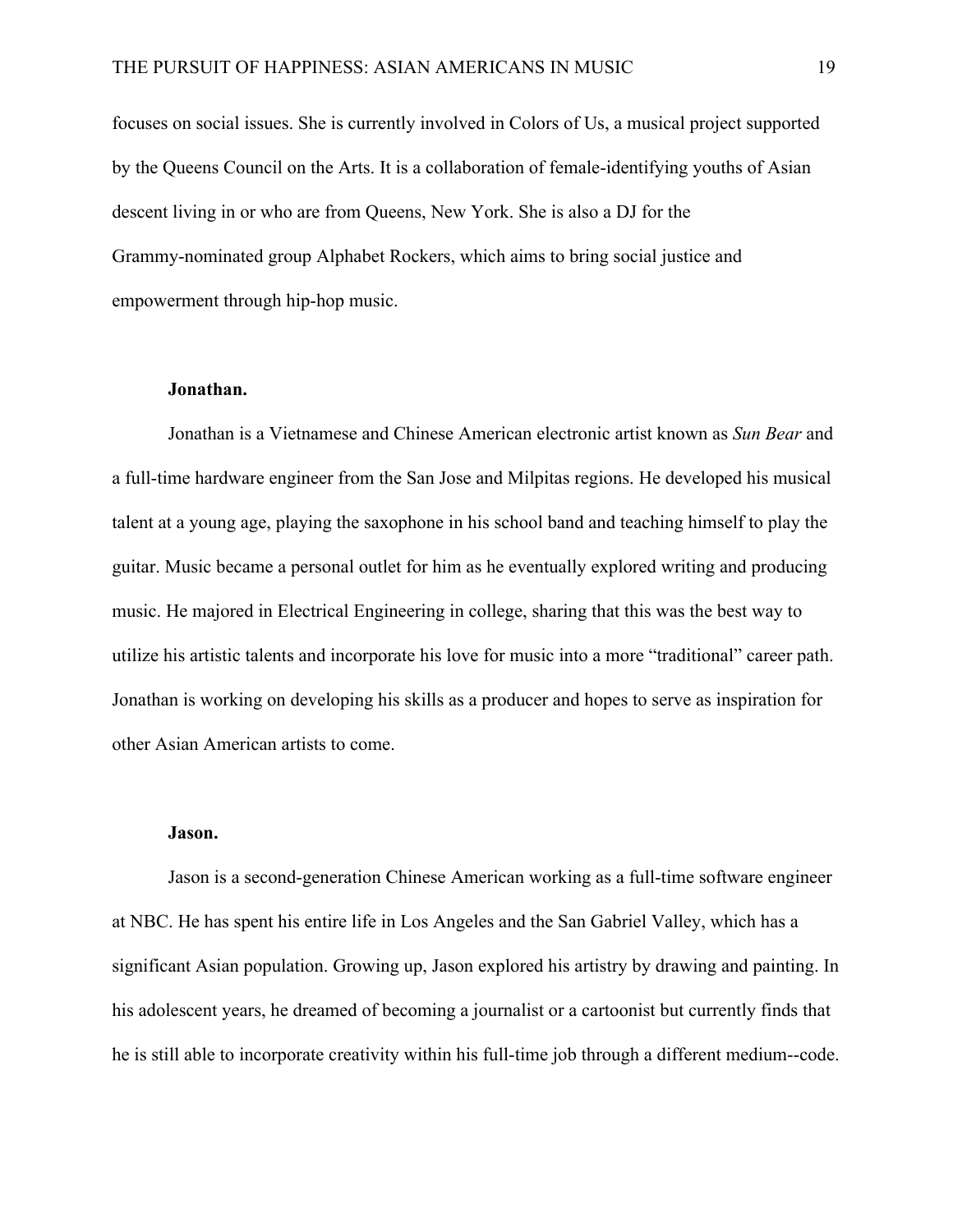Now, he organizes events around the Los Angeles area and hopes to expand them over the next few years. This year, he is focused on developing his talents as a producer and hopes to release an EP by the end of 2019. He has previously worked on projects like radio ads, but he hopes to work full-time as an audio engineer or delve into scoring films and video games.

# **Cindy.**

Cindy is a professional classical violinist and pianist with a career spanning about 30 years. Born and raised in China until her late teen years, Cindy is based in the Sacramento area and has played in multiple symphonies and operas around California. She also teaches piano and violin to children. Cindy's experience is quite distinctive from the rest of the participants involved. She is the oldest participant, spending most of her youth outside of the United States, and is the only individual who was married. Additionally, she is the only participant involved in classical music.

# **Results**

Each other interviews lasted about an hour long and were manually transcribed by myself. Following transcription, I analyzed common themes in their answers.

#### **Family Matters**

# **The post-war effect.**

At the beginning of the interview, participants were asked to speak about their youth, family dynamics, and their experience with familial pressure. Both Jason and Jonathan shared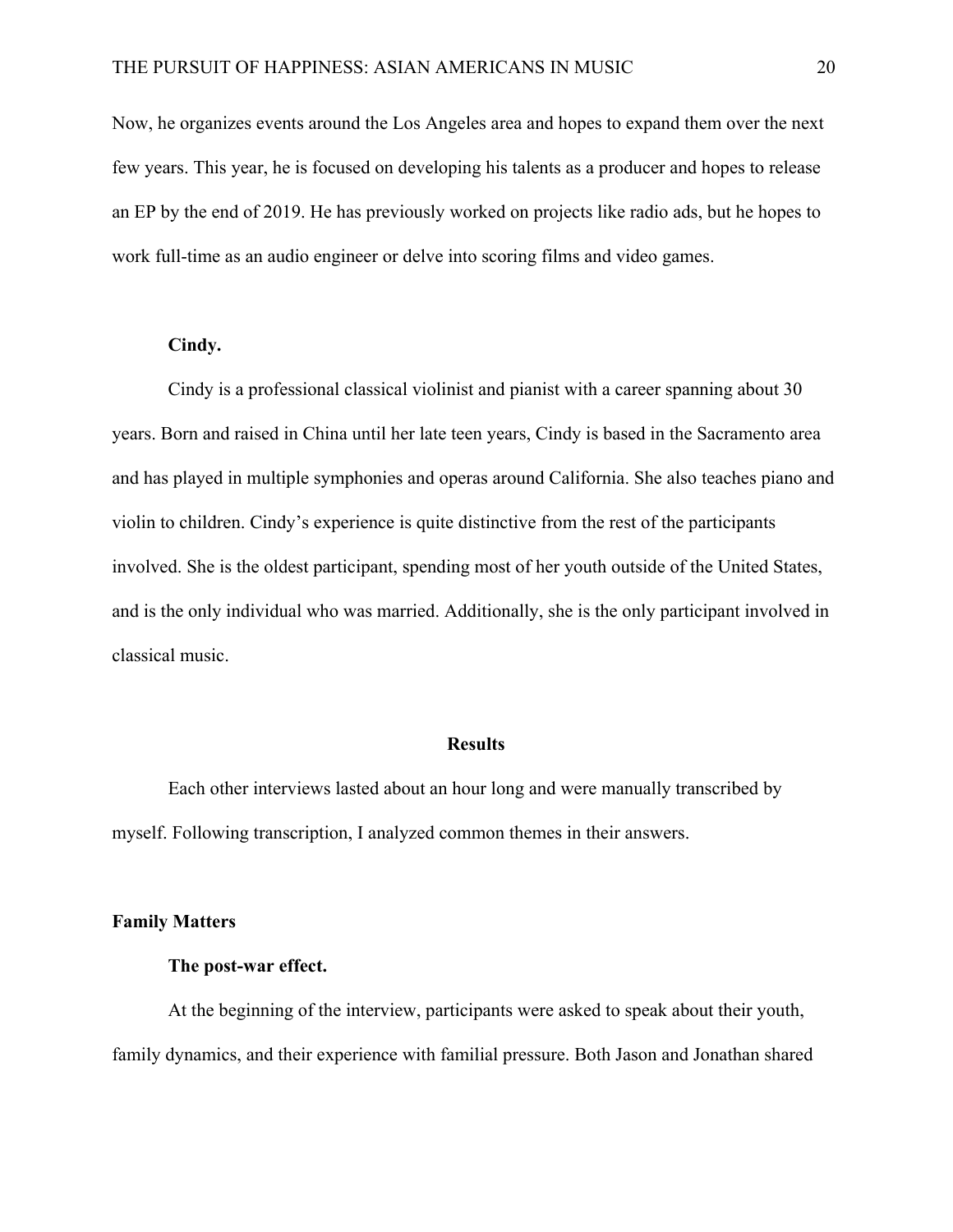their perspective on growing up with refugee parents during the Vietnam War. Jonathan pointed out, "...coming from the Vietnam War, there's this concept of trauma passed on from one generation to the next." Jason confirmed this notion in his interview:

> As refugees, they came to this country with no money and not speaking the language. They didn't have the luxury to pursue their goals and dreams so much as they had to focus on their own survival. That being said, due to that trauma, I can understand where they are coming from in wanting me to have a stable and comfortable job. Also, growing up in majority Asian communities, this was true for many of my peers. It was exceedingly rare for someone in my graduating class to look into music or art as a career. (J. Wu, personal communication, March 2019)

However, it seemed that the recurring idea of "stability" surpassed that of any prestigious

job title. Jason stated, "I don't know if parents specifically care about careers so much as they

would like to see their children stable and successful."

Jonathan also shared:

I remember they discouraged me from going into electronics because engineers are kind of a dime a dozen and you could be replaced pretty easily. They actually recommended I go into pharmacy--going into school for pharmacy was difficult, but then you had a stable job. (J. Tran, personal communication, March 2019)

When asked about her thoughts on familial pressure, Jackie added:

 It's important to realize when our parents are pressuring us into taking those comfortable jobs and doing the boring 9-5s, it's because they grew up in countries where there were not as many opportunities for them and things like starvation and being homeless were real threats. Now that we're in America, they're afraid of us living an uncomfortable lifestyle and having to suffer as much as they did because they didn't have opportunities for themselves. (J. Yangyuen, personal communication, March 2019)

Even at Cindy's stage of her professional career, she experiences familial pressure.

Until 5 or 6 years ago, my mom would ask when I was going to get a state job. I don't want to say it hurts my feelings, but I cannot change her. She cannot change me and that's the way it is. It's my life, my choice, my consequences. (C. Lee, personal communication, March 2019)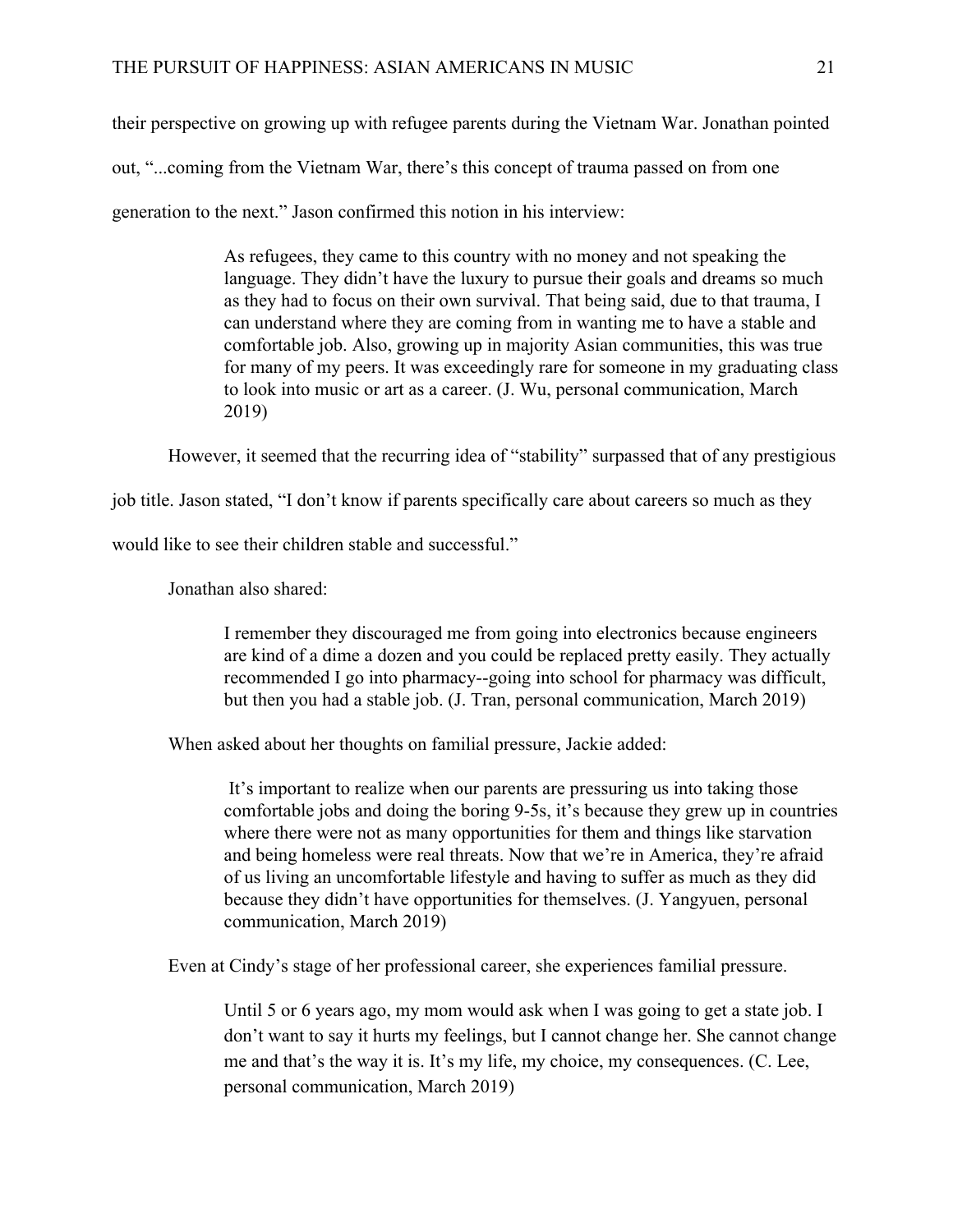# **Friendships**

When asked about the influence of their friendships, many of the participants did not conclude this to be a significant factor in their career outcomes. They did, however, play a more influential role in the development of their respective interests, especially during their formative years. In their school years, many of the participants joined took music lessons, joined musical groups, danced, and other activities.

Many of Jason's friends who were previously in the music scene tease that they are

"living vicariously" through him. He shared:

Even though they are not physically there to support me, I know that they have a large value in what I'm doing so it helps in keeping me motivated even when it feels like I'm alone, which is bound to happen in any artistic pursuit. Because I am so engrossed in the music scene now, the friends I do see more often now are those also working towards similar goals, and luckily, I have very supportive positive people. (J. Wu, personal communication, May 2019)

#### **Realizing Self-Identity**

### **Visibility and what it means to the community.**

Visibility is a topic that many of the participants emphasized in their interviews. Jackie commented that the formation of 88rising and other similar groups gave her hope that the world is excited for Asians to be more present in music. The increasing popularity of South Korean music and culture, also known as Hallyu or the Korean Wave, is another sign. Additionally, she shared that she is currently writing a song that touches on experiencing racism as a child and wants to further bring these experiences to light.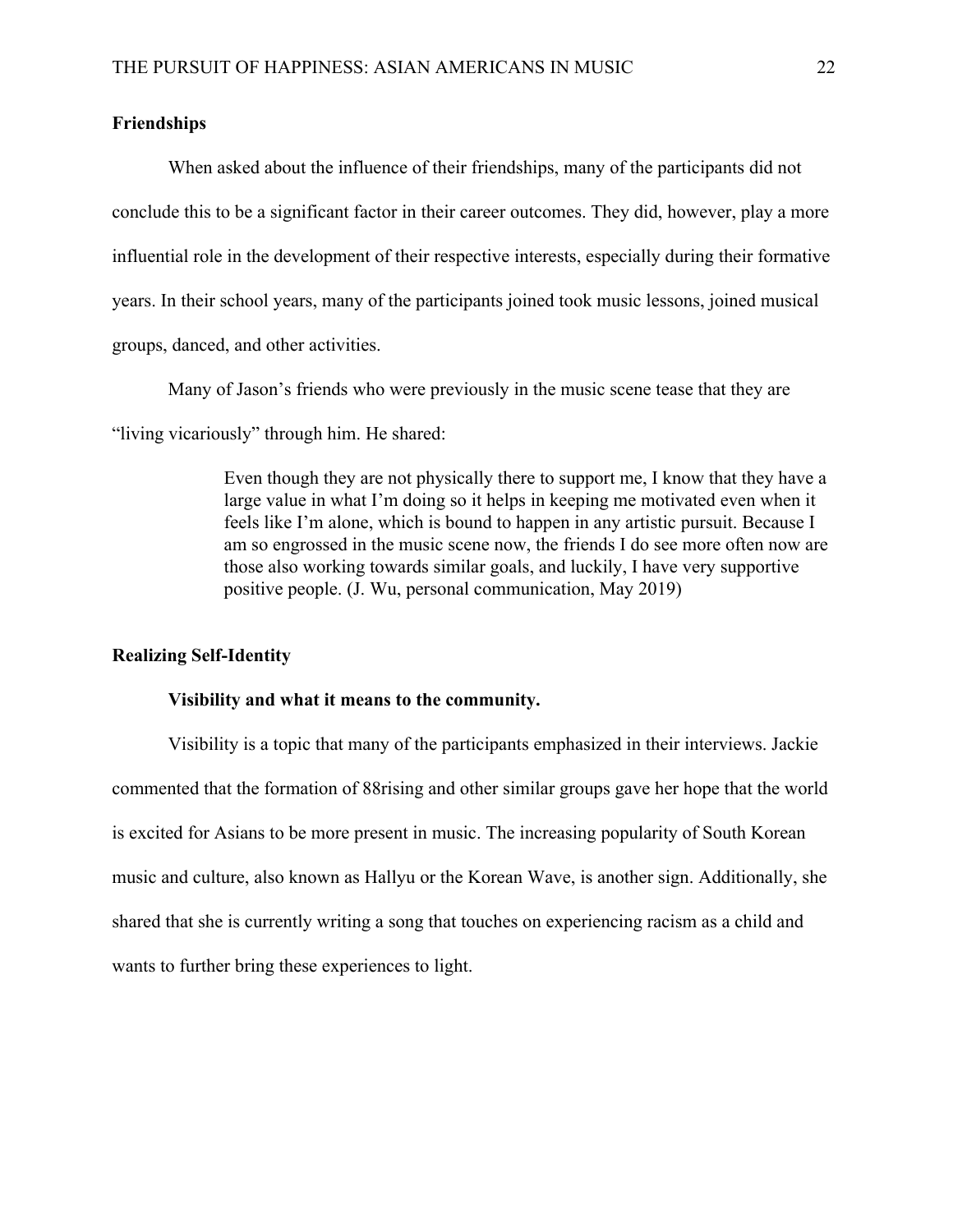When asked about her goals for the next ten years, Claire wants to advocate for women in electronic music, a genre whose mainstream artists consist of predominantly white males. She stated:

> I'm a strong proponent that visibility and representation is everything. If you don't see yourself, it puts you in a removed position like *I could never be like that person on TV* or *I could never be that person singing in that video*. The big thing about visibility itself is helping people recognize that they have a chance. (C. Lim, personal communication, March 2019)

She also hopes to return to Singapore in the future and continue to champion for the music industry there.

Additionally, Jonathan hopes that he is able to make an impact and represent his heritage as well as he can. His stage name *Sun Bear* pays homage to his Southeast Asian heritage, as the sun bear is relatively exclusive to the region of Asia. He also mentioned other prominent artists such as Toro y Moi, Chad Hugo, and Giraffage as his influences in music, all of whom are of Asian descent. He is proud to see these artists achieve success in Western music and hopes that more Asian artists are inspired to pursue their passions.

# **Technology**

#### **How technology affects certain careers.**

Three participants who did not attend a traditional music conservatory stated that their "traditional" major of choice and/or current profession (which was heavily influenced by their family) positively impacted their musical pursuits. For example, both Jonathan and Jackie studied electrical engineering in college. This is a branch of engineering that focuses heavily on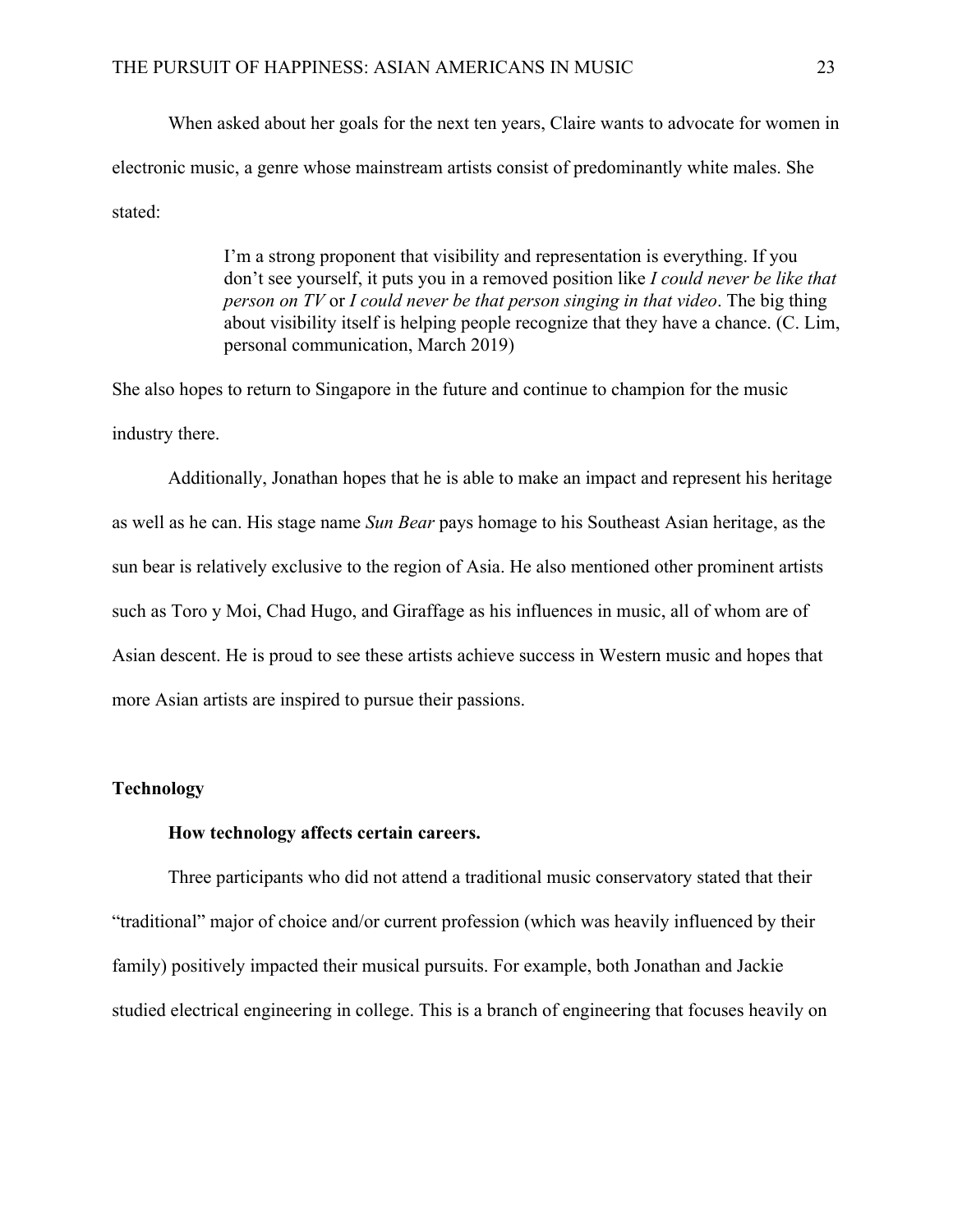technology and various types of equipment, which is helpful in understanding audio tools like instruments, MIDI controllers, mixers, and more.

Jackie felt that her Electrical Engineering major was a way for her to combine her creativity with a more pragmatic career choice. "I thought if I did electrical, I could do audio video design. I'd always been into music ever since I was younger [...] so it made sense for me to combine my love for technology with my love for art and music." Jonathan entered college as a Communications major, but due to parental pressure, switched into Electrical Engineering, which he decided was the best way to utilize his artistic talents and incorporate his love for music into a more "traditional" path. "At the time, I felt like I didn't have enough guidance but I reasoned with myself. It made a lot of sense because it felt like it was the direction that both industries were going in." Additionally, Jason believes his full-time position as a software engineer allows him to cultivate his creative ideas through code. His skillset is also useful in DJing and general audio production, a path he hopes to transition into later in his career.

The advancement of technology, however, is not necessarily beneficial in all aspects of the industry. Cindy, who primarily works in classical music, shared how the synthesizer negatively affected employment in her industry:

> Because we are so used to this digital sound, the vast majority of people don't know what a rich orchestra sounds like. [...] Orchestras used to have string quartets, but now they just double up with the synthesizer. Instead of using 4, 5, or 6 violins, they only use 1 violin and double it up with the synthesizer. (C. Lee, personal communication, March 2019)

# **Building online communities.**

I asked participants to suggest how we may encourage the next generation of Asian Americans to choose careers that align with their interests. Jackie believes that online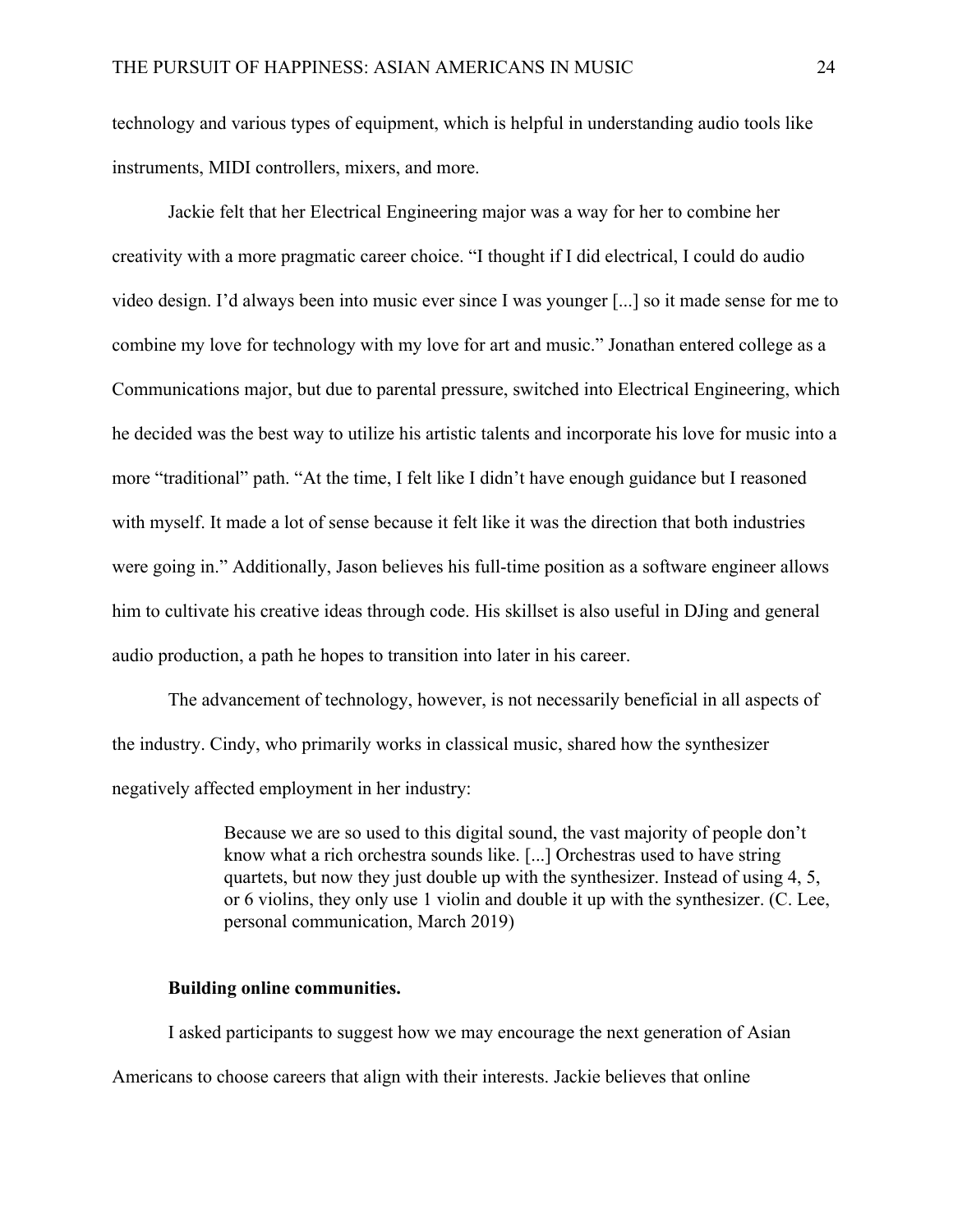communities like the Facebook groups *Asian Creative Network* and *Subtle Asian Traits* provide opportunities for individuals to connect with others much more easily than before. She said:

> The formation of ACN is a really good sign. It started last December--it's really new. There are already 20,000 members from around the world with chapters in each major city. They've assembled that in a matter of months. In the first month of its existence, it had about 15,000 members and it's a closed group so it's just Asian creatives adding other Asian creatives that they know. (J. Yangyuen, personal communication, March 2019)

While Jason supports the group for creating safe spaces in which others can share their cultural identities, he stated, "I do believe that to find success, you can't just be comfortable in your own niche. You will continually have to push your boundaries and break the mold, which also means stepping outside of these comfort zones."

Additionally, video streaming sites like Twitch and the recent development of Instagram Lives are currently evolving the performance space, allowing artists to connect with their fans on the internet in real-time. Jackie shared, "I have a friend who does a weekly live stream on Twitch. He does a live concert every week and has hundreds of people watching." Some of these video streams, as Jackie mentioned, have larger audiences than the artists' own live shows.

#### **Perceived Barriers**

# **Stereotypes & fetishization.**

The participants shared their personal experiences with specific barriers they faced. Claire shared an instance in which an audience member praised her DJ abilities by saying that she DJ'd "like a man". He then advised her to dress differently in order to fulfill the "sexy Asian DJ" image, making her a more likable artist. Jackie revealed a similar instance in which a man introduced her as the "sexiest Asian in the room" at an industry event, making her uncomfortable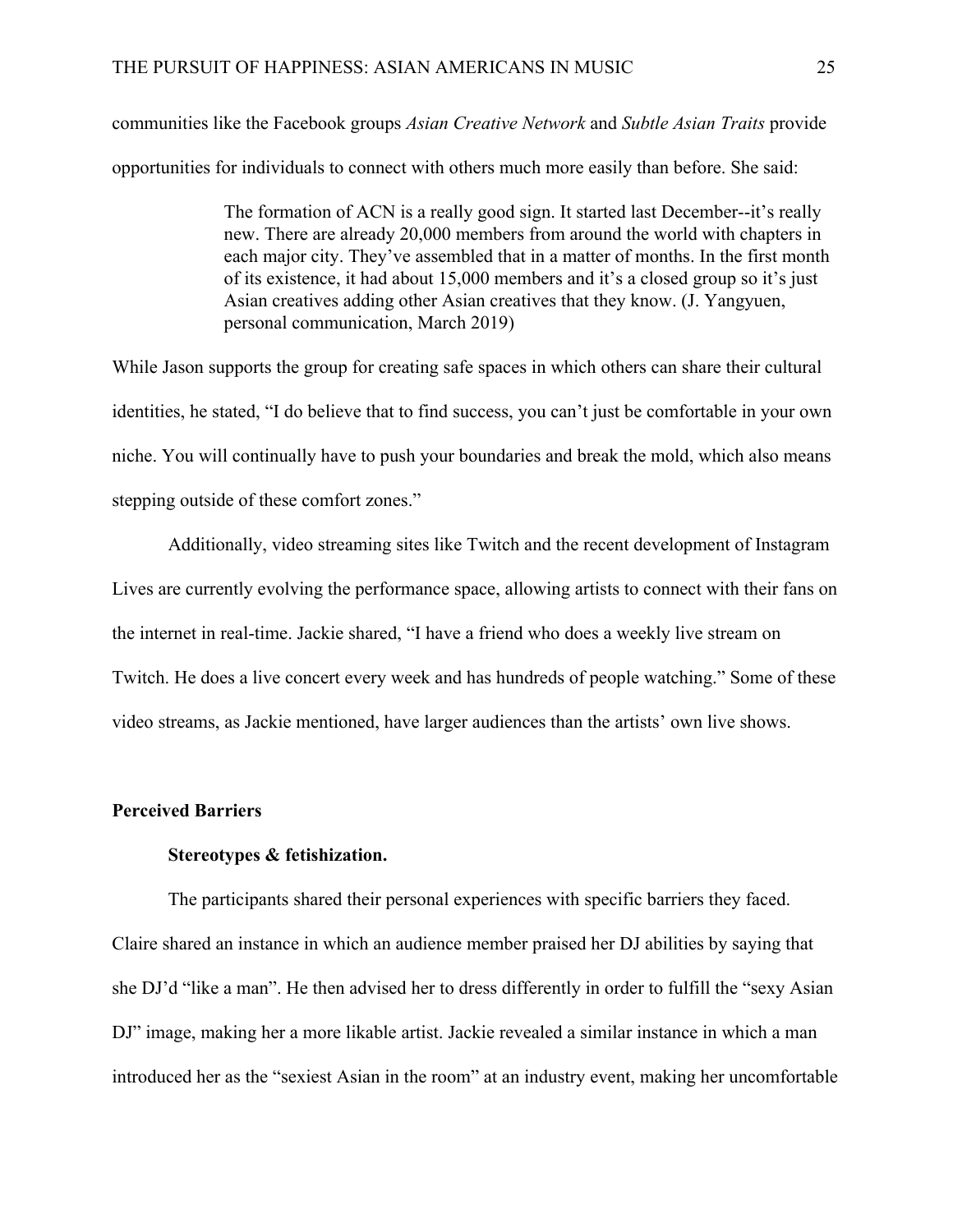and ultimately feeding into the hypersexualization of Asian women. Jonathan, on the other hand, spoke about the feeling of "unwantedness" amongst Asian men, as Western media tends to reduce Asian men to being unattractive or inferior (Westerman, 2018).

#### **Genre matters.**

The type of music is a large factor, as each genre possesses its own niches. Jason mentioned that within the house and techno communities, there are very few Asian artists (although the events he hosts tend to be predominantly Asian attendees). He mentioned that more of his peers gravitated towards pop, hip-hop, and other subgenres of electronic. He also cited this as a barrier to connecting with others in his community, almost leading him to feel quite segregated from his own cultural identity.

In Cindy's personal experience, classical music is a seemingly less diverse genre. While the industry is predominantly white, she has observed that many of her minority colleagues and students playing the piano are largely Chinese. She did not feel that her race was a barrier, especially when working with orchestras based out of more liberal cities like San Francisco.

# **Looking Ahead**

# **Finding the Asian American voice.**

As a comparison to the Asian American voice, Claire spoke about the music culture in Singapore, which she described as being heavily influenced by external music. The questions she finds herself asking most frequently are: Does Singapore really have a sound? What makes Singaporean music Singaporean? Consequently, do Asian Americans have a sound?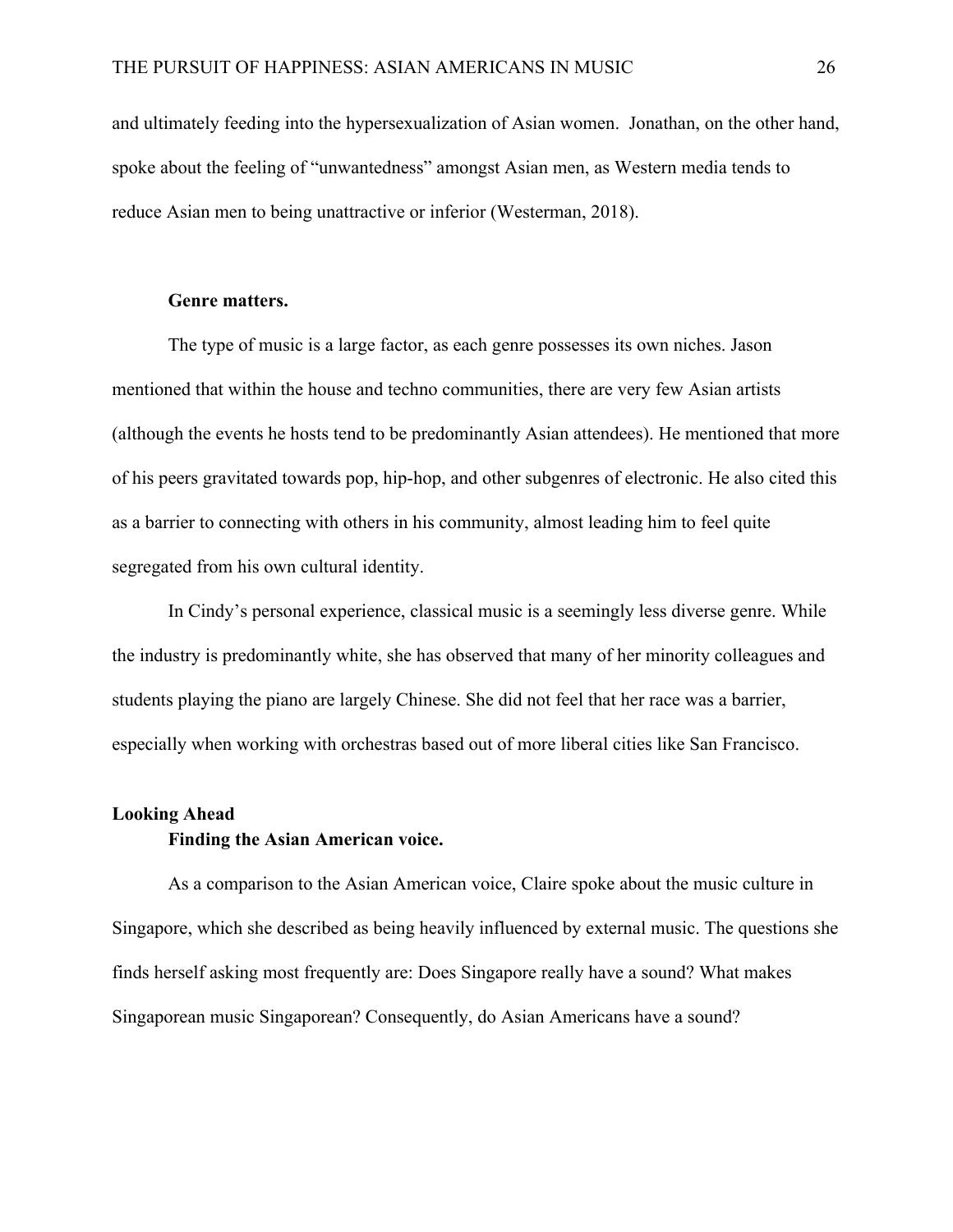Jonathan believes that it is difficult to do, as referring to the Asian American identity

oversimplifies a large group of people together.

It's hard to do because of all these different experiences from different groups of people. It's like talking about one group that feels they've been displaced whereas another group might feel like they owe Americans." (J. Tran, personal communication, March 2019)

# **A positive outlook in the music industry.**

As more Asian Americans enter the industry, Jason predicts they will begin to fill a

variety of jobs. Jason shared:

While this makes it difficult for someone to find success due to saturation, I am expecting people to find that music as a performance is not the only possible path. You could move into sound engineering. As people start to flood in and doing creative pursuits becomes more commonplace and accepted, the cultural expectations around careers in the arts will become less strict and people like my parent's generation can come to see that this is as viable as perhaps any other sort of career. (J. Wu, personal communication, March 2019)

Still, it seems that there is a disconnect between native Asian artists and Asian American

artists, as mentioned by Jackie:

With regard to Asian Americans, 88rising and labels like that give me hope that the world is ready and excited for Asians to be more present in music. The whole Hallyu wave in America--there's a lot to say there that people are excited to have music from Asia. But I want to challenge that by saying I think it's important to have distinctly Asian American voices. (J. Yangyuen, personal communication, March 2019)

## **Advice for creatives.**

The participants were asked to share their own personal advice for those wanting to

pursue the careers of their choice.

Claire's most important piece of advice was staying true to yourself: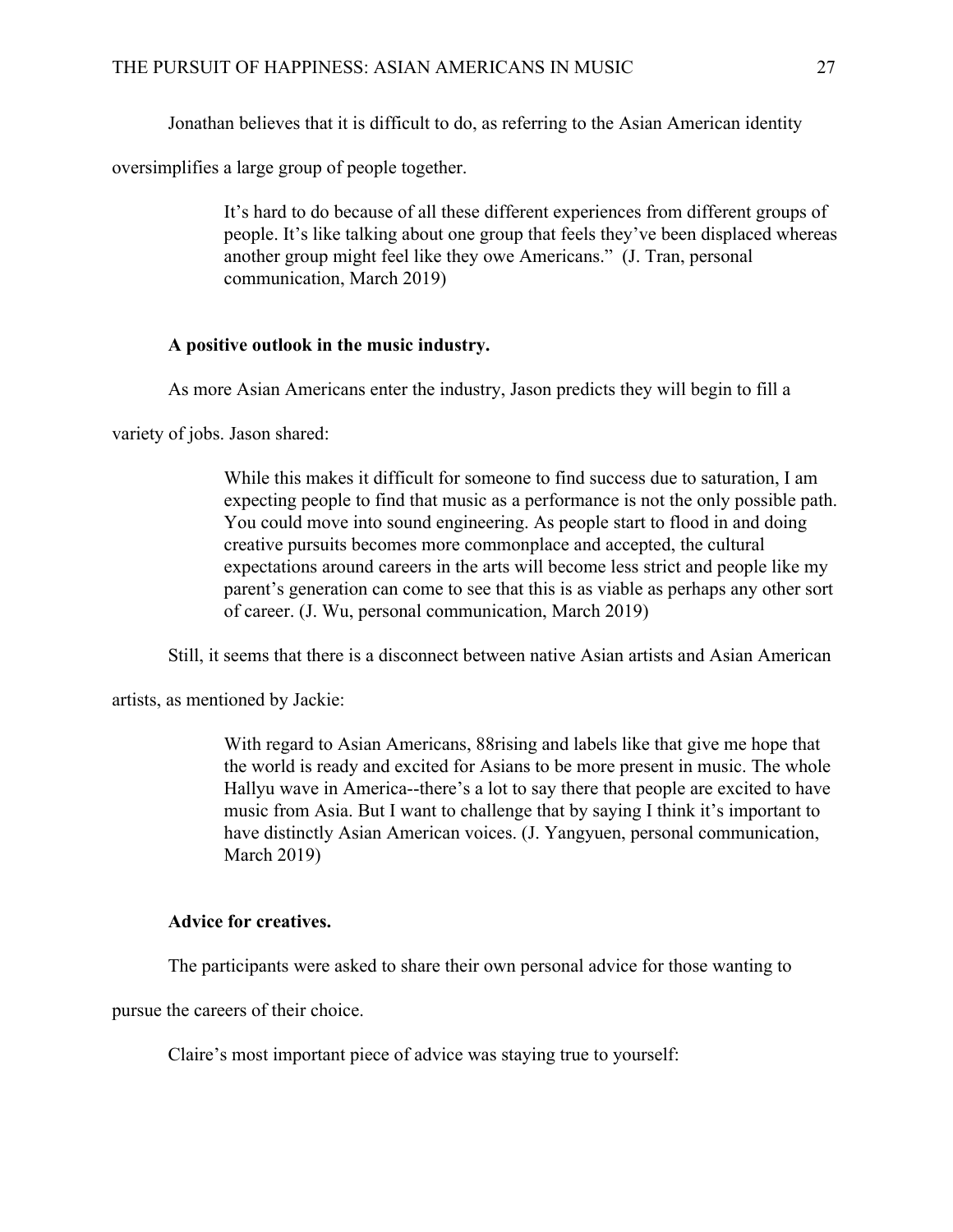There's a lot of power in sitting in your own self and realizing what you want to do and what you're truly passionate about. [...] There's always going to be pushback, but I strongly believe that being able to sit in yourself and understand where you want to take your own life is very important. What I would have told myself when I was younger is to be bold and to be unafraid. (C. Lim, personal communication, March 2019)

Jackie shared a similar piece of encouragement in her interview, "Stop asking for

approval and just start doing what we really want to do. It's okay if your parents never fully

understand why you do what you do, but it's your life to live at the end of the day. Do it now!"

When asked about advice she would give to other creatives, Cindy believes in being

realistic about your goals and accomplishments.

You should do whatever you want when you're young--whether you're successful or a failure, it's yours. [... ] In the end, you find out what you want to do. At the same time, you shouldn't romanticize it either. There's truth in your parents' wisdom because they lived their lives and absolutely want you to be happy. (C. Lee, personal communication, March 2019)

Cindy also emphasized the importance of being flexible in one's work. In her profession, she is

able to gain financial stability by taking on a variety of jobs such as providing lessons to her

students and learning how to perform various genres like jazz and gospel music in addition to her

classical training. She continues to perform at weddings, funerals, and parties.

Jason's advice touched upon the importance of valuing the journey to success.

A lot of people give up because they have high expectations, want their 15 minutes of fame, or don't realize what pushing and grinding in this kind of endeavor really entails. What matters isn't "*Can you achieve a mixdown as good as your favorite producers?*", but "*Are you better at what you're doing today than you were yesterday, and if so, can you keep pushing?*" As long as you're doing this for the right reasons and have the discipline to follow through with it, you'll find success. (J. Wu, personal communication, March 2019)

Jonathan concluded his interview by sharing:

Read as much as you can. When it comes to finding direction, who you are is basically what you've read in the past. What direction you go is based on what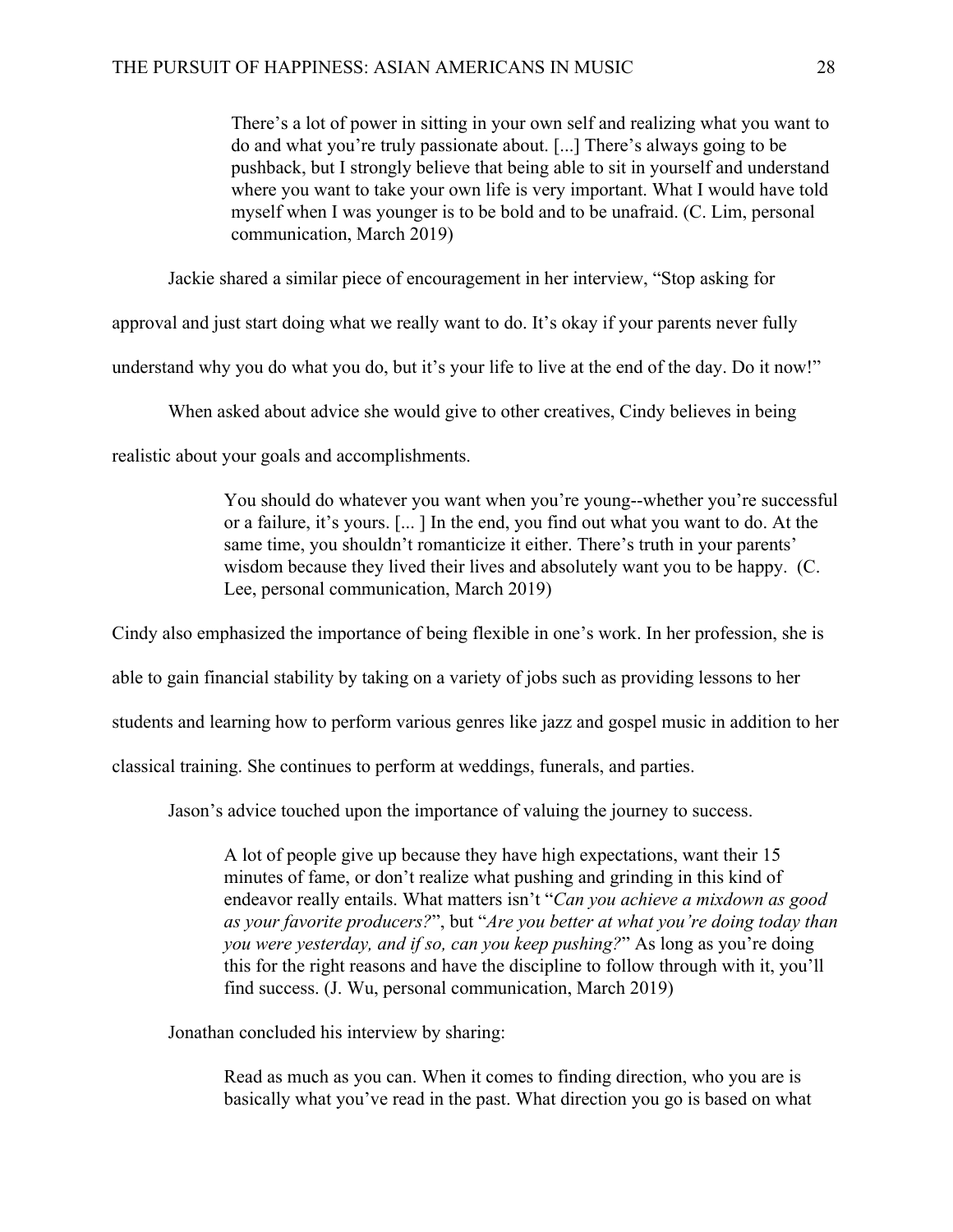information you've gained through whatever you've read. (J. Tran, personal communication, March 2019)

#### **Discussion**

It is critical that we observe the expanding Asian American landscape in the context of today's evolving music business. What current societal factors affect these career outcomes in Asian Americans? Alongside the growing visibility of Asians in Western film and television and phenomenons like the Korean Wave, how can we further encourage participation from those interested in pursuing music and other artistic endeavors? What can we predict from the next generation of Asian American creatives?

Regarding familial pressure, the participants accepted their cultural values and abided their parents' wishes to an extent. Many still felt pressured to succeed due to the difficulties their parents had endured, even as they reached adulthood. Therefore, individuals feel pressured to choose occupations that offer high salaries, stability, and sometimes, prestige. These responses reaffirmed the Immigrant Bargain theory as described by Cherng & Liu (2017).

Coming into adulthood, the participants fulfilled many of their parental and cultural expectations. Now, it seems that self-identity and their social environments are the most critical factor in determining career outcomes. I had originally predicted that peer pressure in adolescent years and a better understanding of self-identity had positive relationships in one's decision to pursue a more "nontraditional" career path in music. While their friends seemed to have played a role in developing their interest in the arts, the participants' answers suggest that their friends did not have the largest effect on their actual career outcomes but rather their families. Still, positive friendships influenced many of them in their adulthood, allowing them to develop a stronger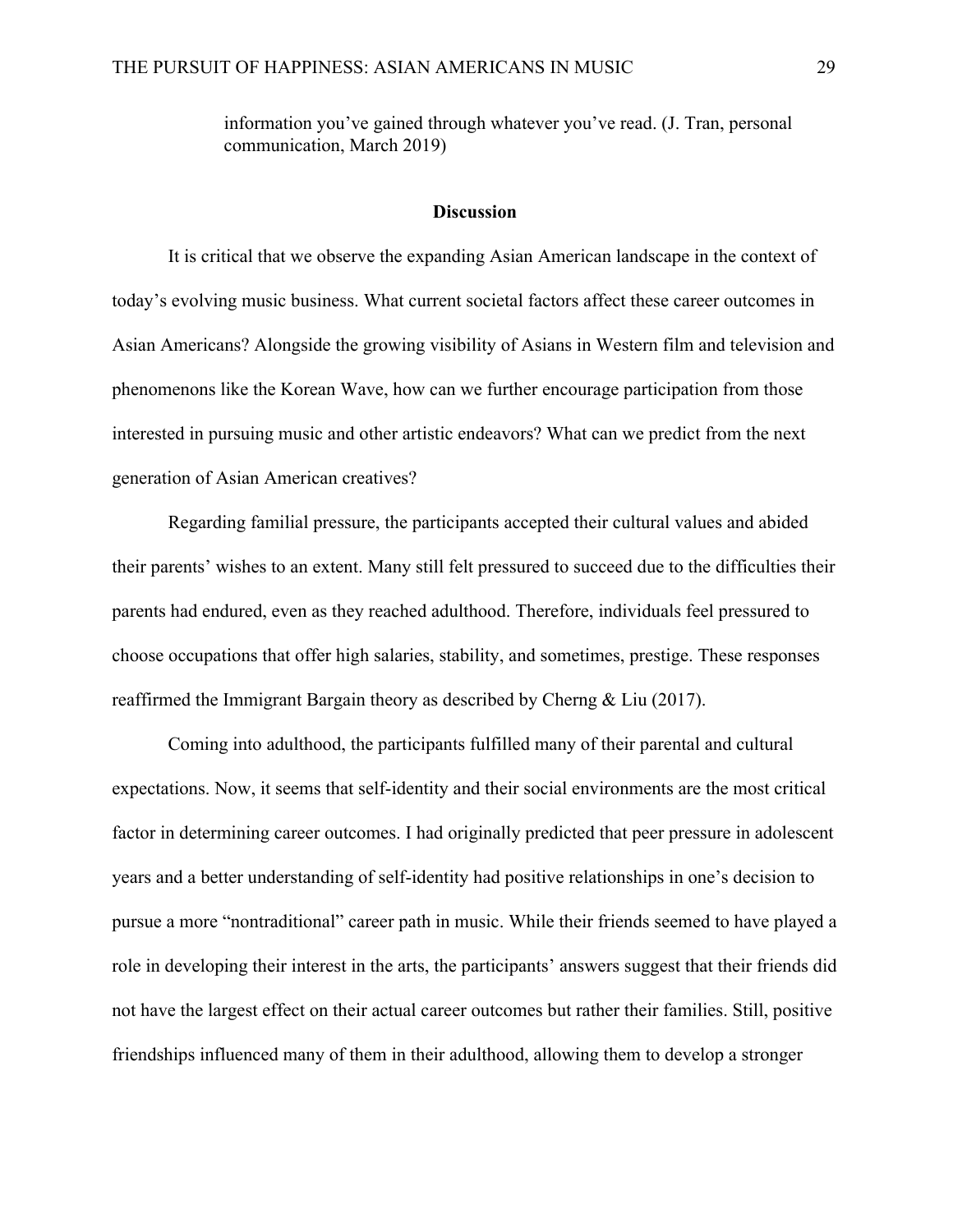sense of self and become more inspired in their pursuits (Hamm & Faircloth, 2005; Kiefer et al., 2015).

Like many of the participants in their youth, their friends were hobbyists and were described as seeking careers in their respective "traditional" careers later in life. Cindy found that many of her peers experienced similar transitions, citing it to traditional Asian gender roles as Huang did in her research (2017). "Eventually the pressure gets to you and you switch majors. My friend did--he started violin with me, but after one year, he went to San Jose State to become an engineer. It was too risky for him to do music." Overall, their friends were still very supportive of their endeavors.

In general, the participants have an optimistic outlook on Asian Americans entering the music industry. While the type of genre plays a factor, the development of technology, the growth in social media, and increasing distribution channels have and will continue to impact those interested in pursuing music. Asian Americans have more visibility and representation now than ever, and the lower barriers to entry give artists the opportunity to pursue their crafts without having to rely on traditional industry practices and professionals.

The evolution of technology and distribution platforms has played a role in increasing visibility and representation for Asian artists throughout the past decade. While YouTube has helped artists like Kina Grannis, David Choi, and Dumbfoundead garner attention exceeding the internet, the accessibility of Soundcloud and music discovering tools from Spotify will continue to serve as excellent tools for DIY users. Jason stated, "...it has become a very healthy niche. There now exists platforms for people (of any race or background) to demonstrate their art and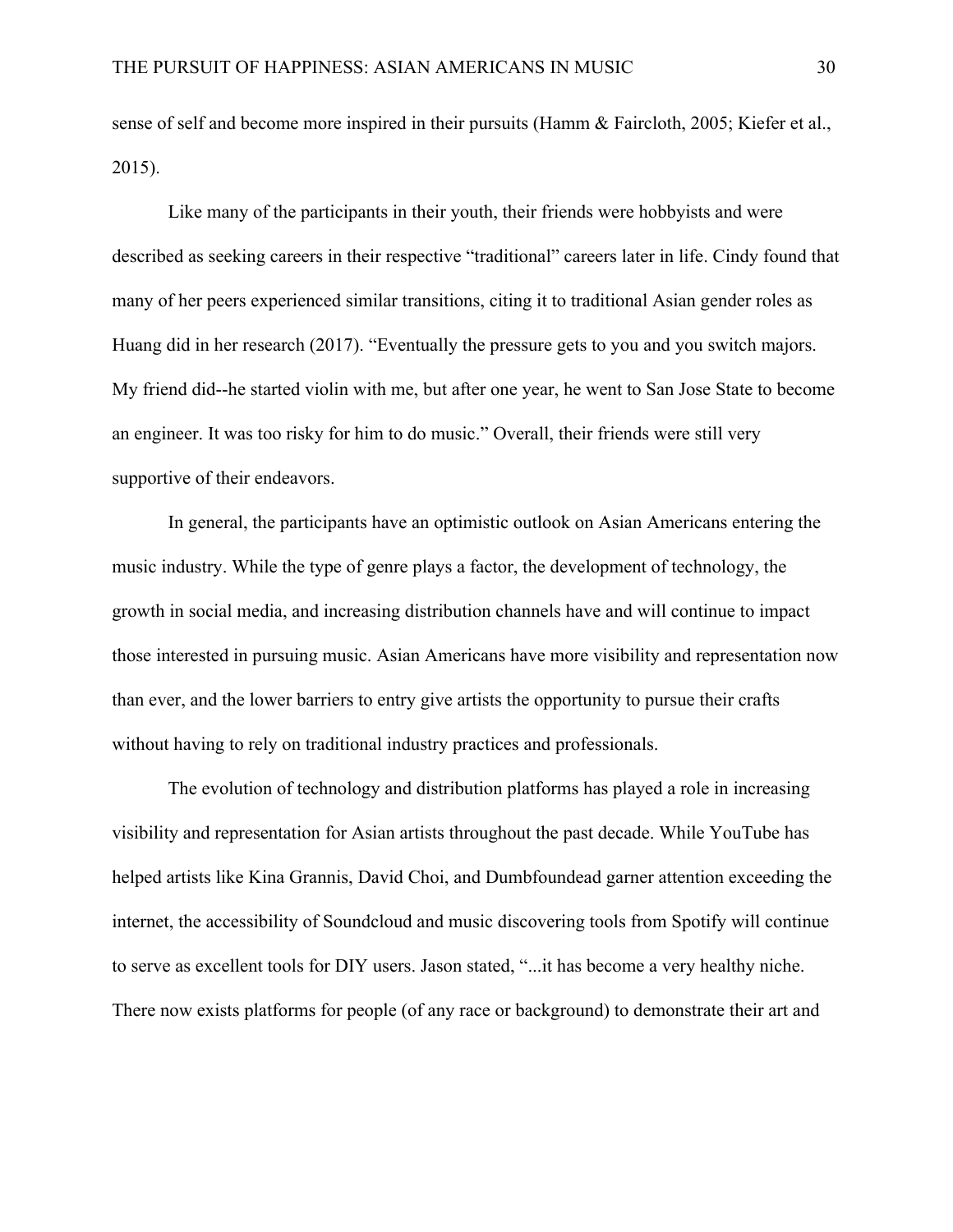find success outside of the traditional methods." As stated by Jung (2014), these new possibilities are opening doors that were formerly closed.

In the past couple of years, collaborations with other mainstream artists seem to have grown significantly, but many of the top tracks seem to feature Asian artists rather than Americans. For example, Korean pop star Park Win Joo was featured in a remix of A Boogie's hit "Look Back At It"; additionally, Japanese singer Hikaru Utada worked with electronic producer Skrillex in recording and releasing the song "Face My Fears", the opening for the video game Kingdom Hearts III. This does not mean that Asian Americans artists have not made significant strides in the past few years. Still, there is much progress to be done before we can truly understand and define the "Asian American voice". Time will tell if the impact of technology and the increased visibility can break through niche communities sustainably.

An interesting finding was a similar trend in "traditional" college majors choices and career decisions by Jackie, Jonathan, and Jason. Although Claire attended a more traditional music conservatory, she pursued a more technical route for her education. At face value, one would assume that most of these individuals pursued careers that aligned with their parents' expectations, but this career decision does not necessarily lessen the interest of the individual. Could it be that choosing "traditionally overrepresented career choices" may actually empower Asian Americans by allowing them to integrate a different perspective and more technical skill set into "nontraditional" career paths?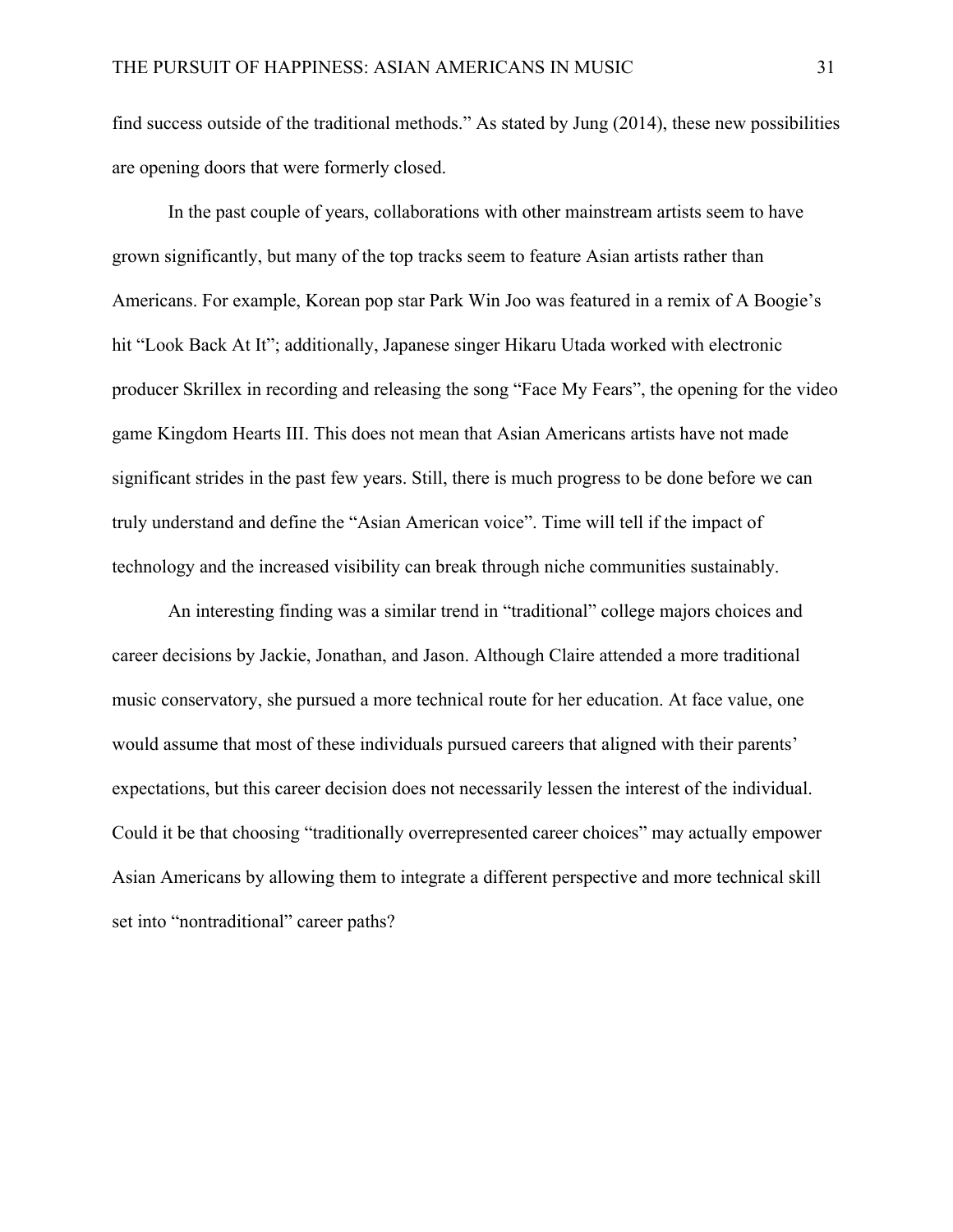#### **Recommendations for Future Research**

This study was heavily based on qualitative data. Although I attempted to select participants in a way that I felt best maximized diversity, I would suggest future research to include a more ethnically and geographically diverse pool.

Given the time constraint, I was not able to interview as many participants as I would have liked. I recognize that five interviews are not entirely representative of the Asian American population. I would have also liked to have supported my qualitative data with a quantitative survey, allowing participants to more structurally identify how family expectations, peer pressure, and self-identity affected their career decisions.

There are many other factors that may contribute to career outcomes that should be explored in further qualitative and quantitative research, such as music genre, spirituality, and levels of acculturation. Further research in interest-choice congruency should also be conducted with those working in more technical industries, such as engineering.

## **Conclusion**

It is critical that we observe the expanding Asian American landscape in the context of today's evolving music business and digital environment. After interviewing five participants discussing the implications of parental expectations, peer pressure, and self-identity on career outcomes, their trends in their answers indicated an overall positive outlook for Asian American not only in music but in other sectors of the entertainment industry as well. By discussing external factors (like stereotypes and fetishizations) and internalized influences (such as perceived barriers and opportunities) in contemporary digital media and popular culture, society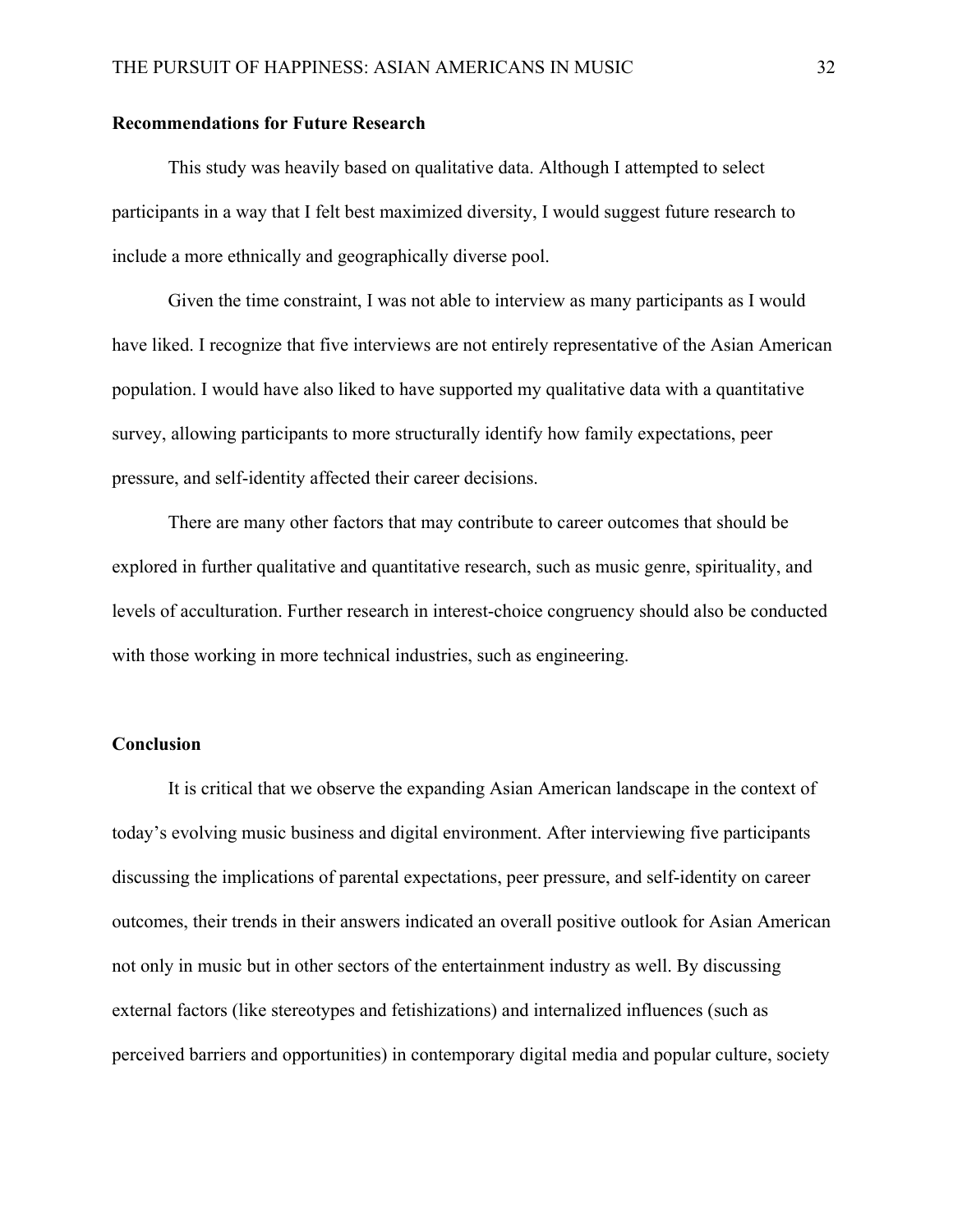will be able to better understand the dynamic Asian American identity. There is much research that needs to be done in order to better represent the voices of Asian Americans, but perhaps we can start by encouraging conversation amongst the community and continue to push through these perceived boundaries.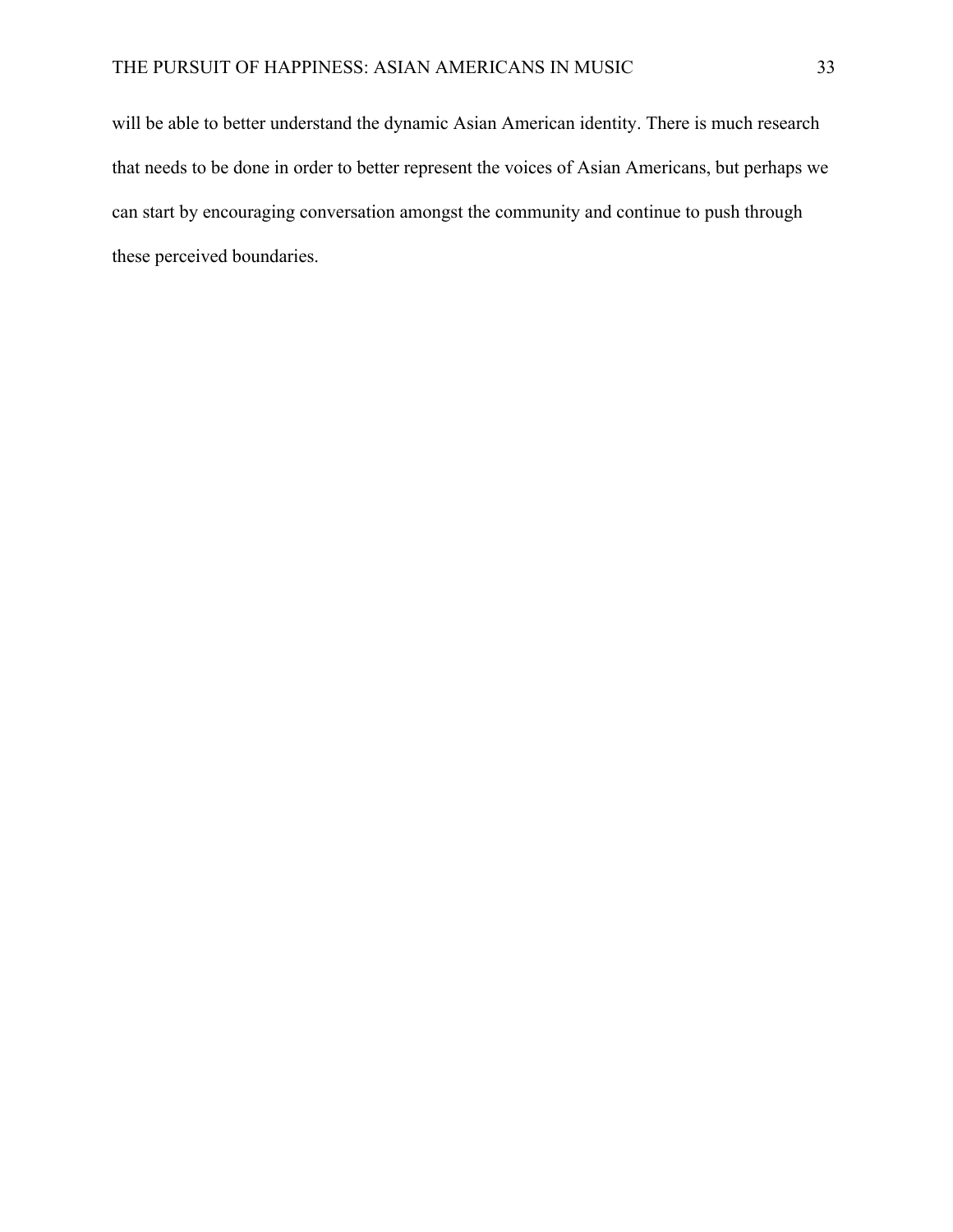# **Appendix**

# **Guiding Interview Questions**

The questions will touch on themes surrounding parental expectations, peer pressure, and self-identity. The questions below provide the basic interview structure. The interview will be primarily led by you and your experience.

# **Introduction**

- Tell me about yourself.
	- Where are you currently based?
	- What is your current job?
	- What is your creative project?

### **Parental Expectations**

- Tell me a little about your family dynamic and the environment you grew up in.
- How have your parents influenced your career decision?
- What did your parents expect you to do as your career?
- Do your parents approve of your career choices now?
- Overall, do you feel that you are living up to your parents' expectations?

### **Peer Pressure**

- How have your friends influenced your career decision?
- Do your friends share similar career paths as you?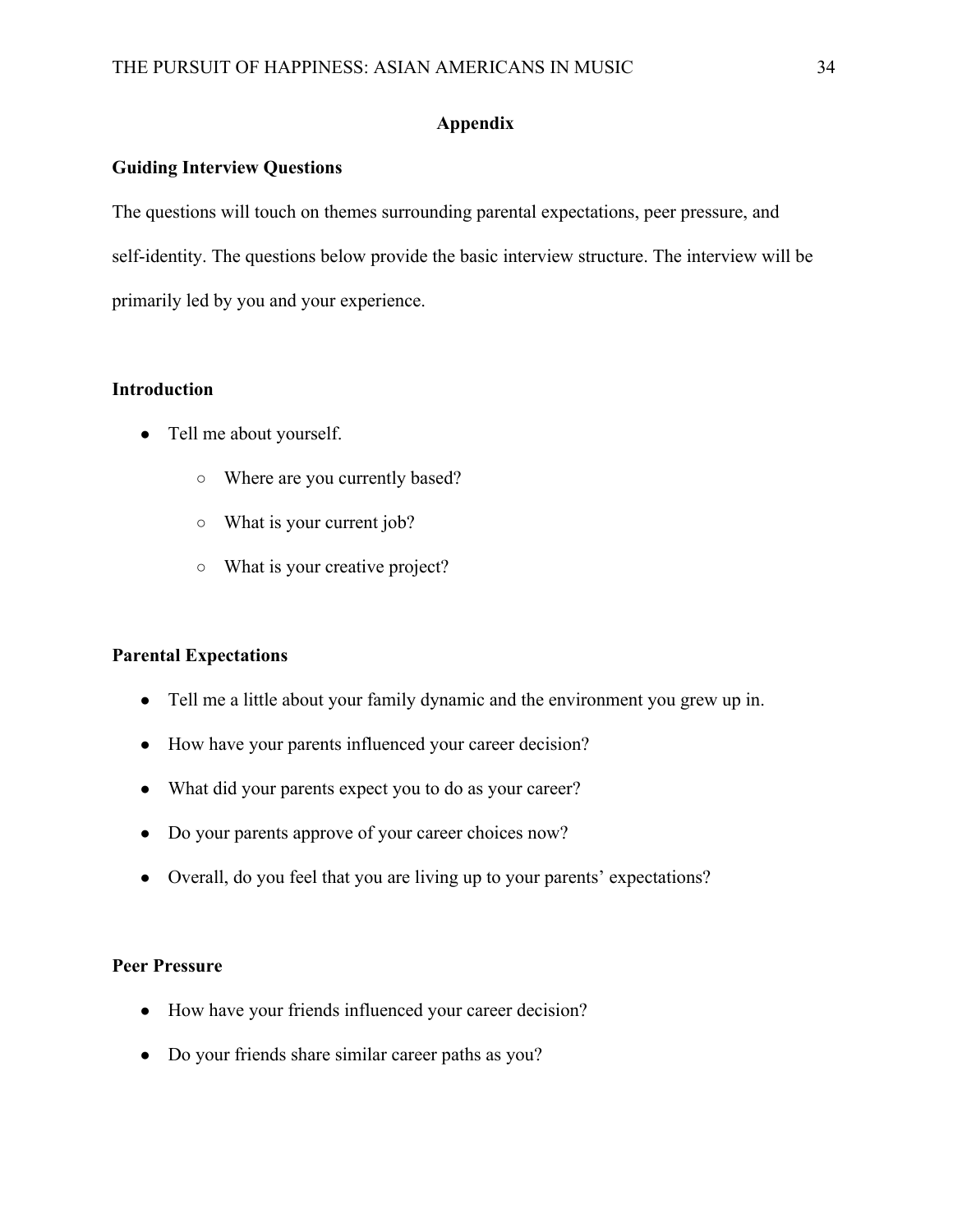- Did they take your passions seriously or view it more as a hobby?
- Overall, do you feel that you are living up to your friends' expectations?

# **Self-Identity**

- Are you satisfied with your career choice?
- Were there any instances where you felt your identity affected your opportunities in music?
- What would you like to accomplish in the next 10 years?
	- Can you foresee any obstacles to those goals?

# **Other**

- How do you feel that the current state of the industry has changed over the years for Asian Americans?
- The new media has had a positive influence on independent musicians pretty much all across the board. Is it unique to Asian American musicians? Then why didn't Asian American musicians get as much attention before the new media? Due to stereotypes from fans, or limited distribution channels?
- How has technology played a role in your career over the years?
- What are your predictions or hopes for future generations of Asian American creatives?
- What advice would you give to Asian Americans who want to pursue careers they are actually passionate about?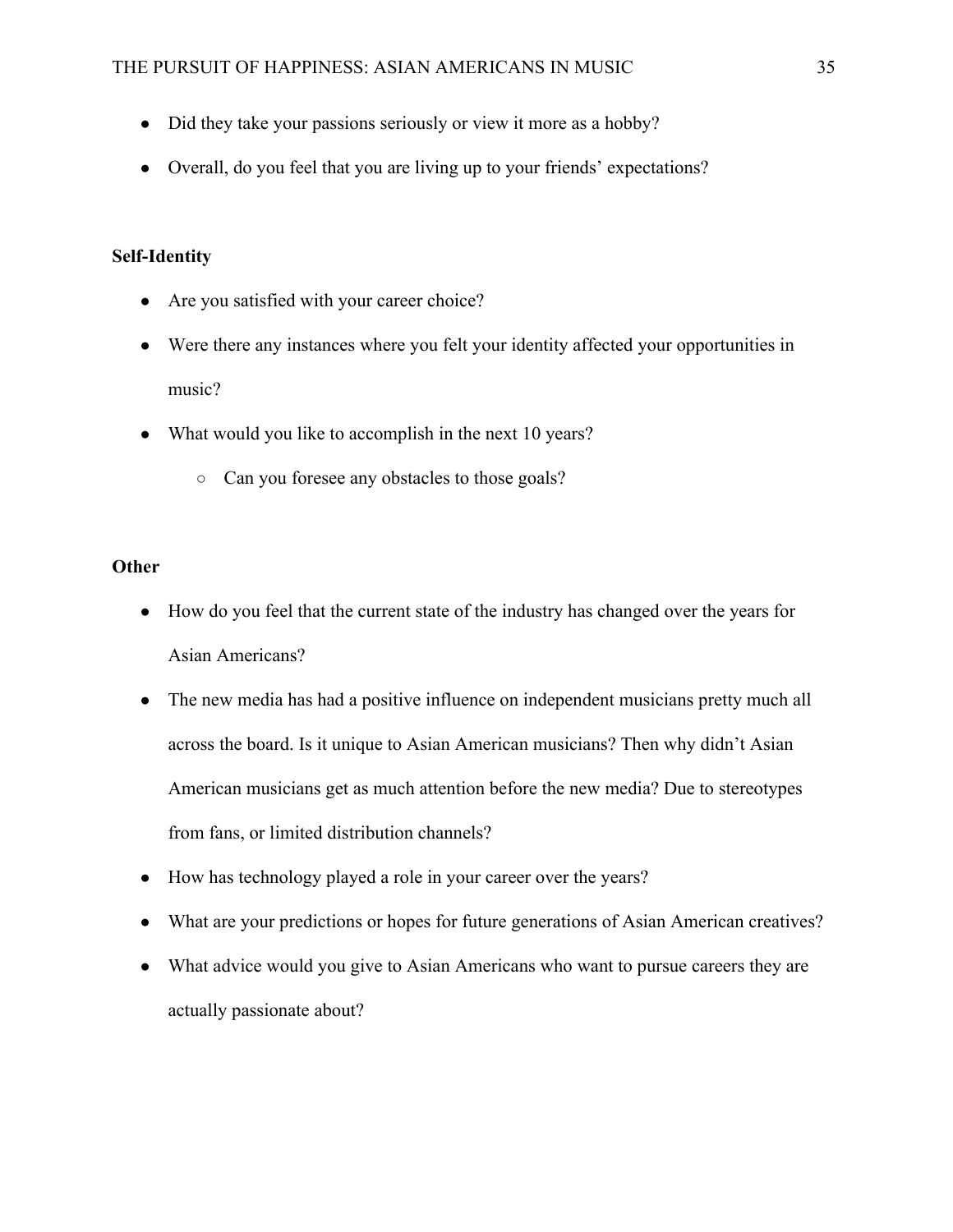#### **References**

Chan, S. (1991). *Asian Americans: An interpretive history*. Boston: Twayne.

Cherng, H. S., & Liu, J. (2017). Academic social support and student expectations: The case of second-generation asian americans. *Asian American Journal of Psychology, 8*(1), 16-30. http://dx.doi.org/10.1037/aap0000072

Davies, M., & Kandel, D. (1981). Parental and peer influences on adolescents' educational plans. *American Journal of Sociology, 87*(2), 363-387. Retrieved from http://www.jstor.org/stable/2778462

- Fan, X., & Chen, M. (2001). Parental involvement and students' academic achievement: A meta-analysis. *Educational Psychology Review, 13,* 1–22. http://dx.doi.org/10.1023/A:1009048817385
- Fuligni, A. J., Tseng, V., & Lam, M. (1999). Attitudes toward family obligations among American adolescents with Asian, Latin American, and European backgrounds. *Child Development,70*(4), 1030-1044. http://dx.doi.org/10.1111/1467-8624.00075
- López, G., Ruiz, N. G., & Patten, E. (2017, September 08). Key facts about Asian Americans. Retrieved 2019 from

http://www.pewresearch.org/fact-tank/2017/09/08/key-facts-about-asian-americans

- Hamm, J. V., & Faircloth, B. S. (2005). The role of friendship in adolescents' sense of school belonging. *New Directions for Child and Adolescent Development, 2005,* 61–78. http://dx.doi.org/10.1002/cd.121
- Herman, T. (2019, February 11). BTS' army reacts to 'Love Yourself: Tear' Grammy loss with positivity & love. Retrieved from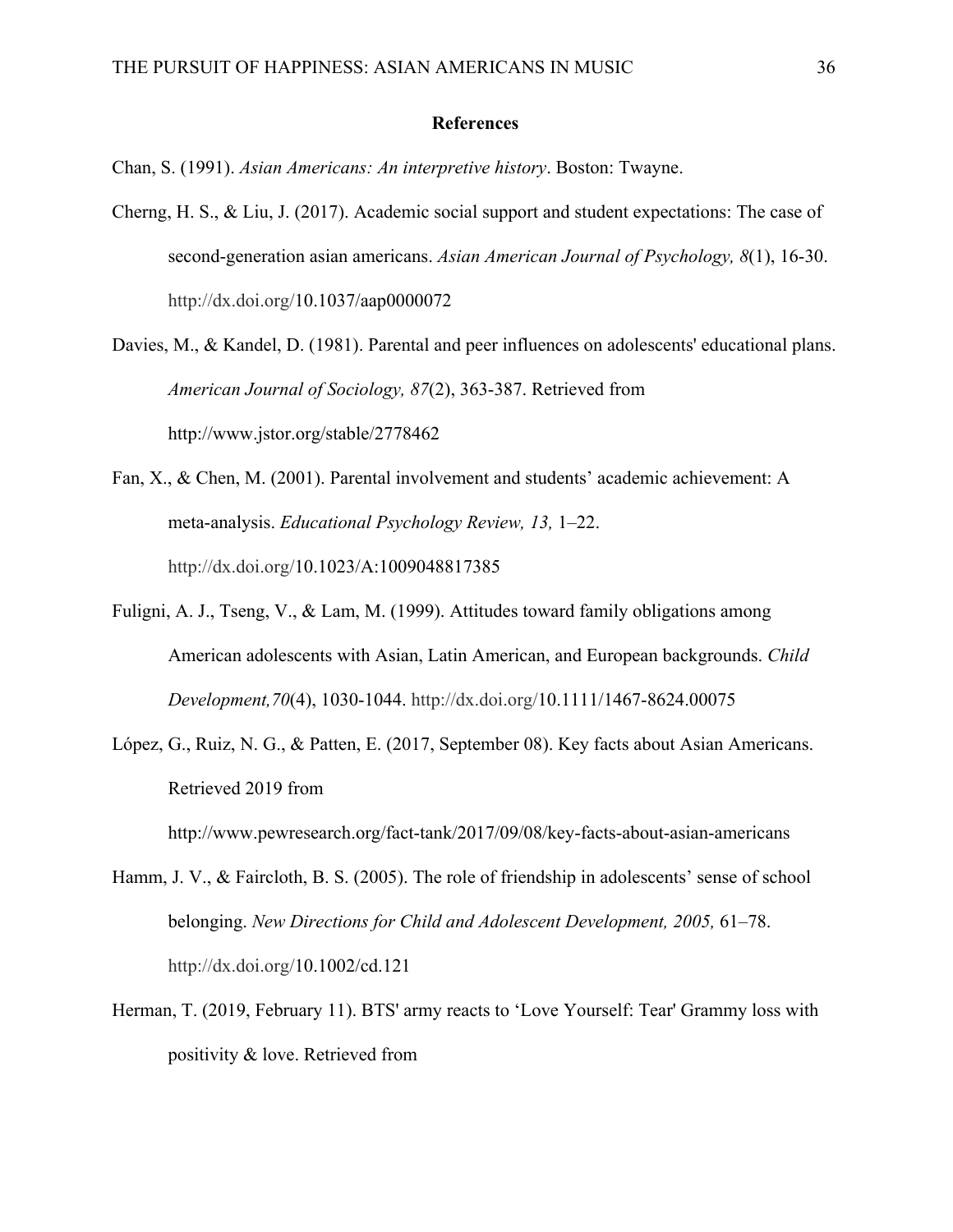https://www.billboard.com/articles/news/bts/8497516/bts-army-reacts-love-yourself-tear-2019-grammy-loss

- Herman, T. (2017, July 21). Jay Park signs with Roc Nation. Retrieved from https://www.billboard.com/articles/columns/hip-hop/7873936/jay-park-roc-nation-signed
- Jung, E. (2014). Transnational migrations and YouTube sensations: Korean Americans, popular music, and social media. *Ethnomusicology,58*(1), 54. http://dx.doi.org/10.5406/ethnomusicology.58.1.0054
- Kiefer, S., Alley, K., & Ellerbrock, C. (2015). Teacher and peer support for young adolescents' motivation, engagement and school belonging. *Research in Middle Level Education Online, 38,* 1–18.
- Lee, C. (2019, July 29). Personal interview.
- Lee, J. T., & Kolluri, S. (2016). *Hong Kong and Bollywood: Globalization of Asian Cinemas*. Lim, C. (2019, July 29). Personal interview.
- Louie, V. (2004). *Compelled to excel: Immigration, education, and opportunity among Chinese Americans*. Palo Alto, CA: Stanford University Press.
- Qin, D. B., Rak, E., Rana, M., & Donnellan, M. B. (2012). Parent-child relations and psychological adjustment among high-achieving Chinese and European American adolescents. *Journal of Adolescence, 35,* 863– 873. http://dx.doi.org/10.1016/j.adolescence.2011.12.004
- Qin, X. (2010). Family impact on Asian American's career choice.
- Shen, F. C., Liao, K. Y., Abraham, W. T., & Weng, C. (2014). Parental pressure and support toward Asian Americans' self-efficacy, outcome expectations, and interests in